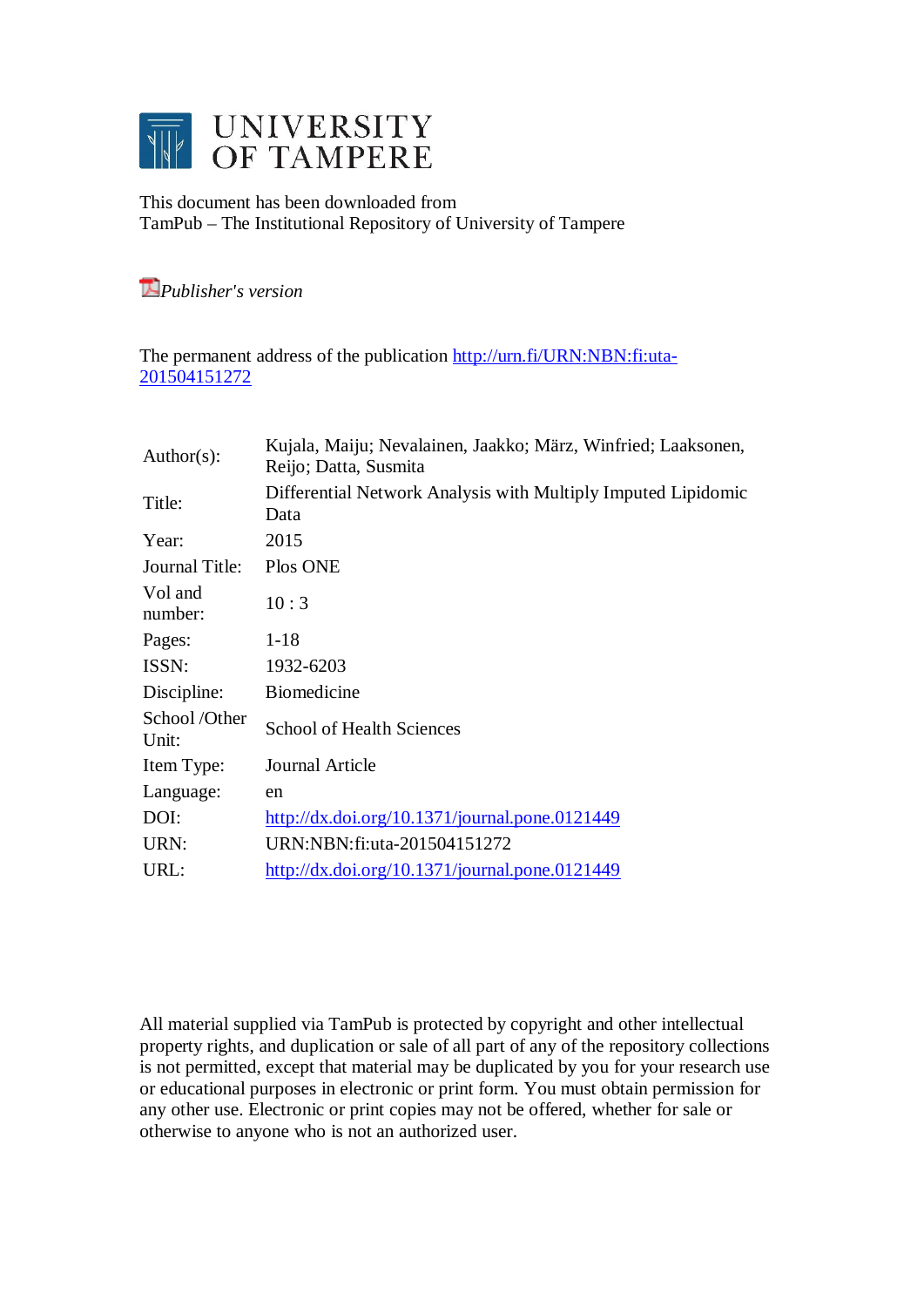

# **OPEN ACCESS**

Citation: Kujala M, Nevalainen J, März W, Laaksonen R, Datta S (2015) Differential Network Analysis with Multiply Imputed Lipidomic Data. PLoS ONE 10(3): e0121449. doi:10.1371/journal. pone.0121449

Academic Editor: Yu Wang, The University of Hong Kong, HONG KONG

Received: September 8, 2014

Accepted: January 31, 2015

Published: March 30, 2015

Copyright: © 2015 Kujala et al. This is an open access article distributed under the terms of the [Creative Commons Attribution License,](http://creativecommons.org/licenses/by/4.0/) which permits unrestricted use, distribution, and reproduction in any medium, provided the original author and source are credited.

Data Availability Statement: Data are owned by a third party and are available upon request from the Ludwigshafen RIsk and Cardiovascular Health (LURIC) via Dr. Winfried Maerz ( winfried. maerz@synlab.com) and requests about lipidomic data can be made to PhD, eMBA, Chief Executive Officer of the Zora Biosciences Reini Hurme ( reini. hurme@zora.fi).

Funding: This research work was partially supported by National Institutes of Health grant CA 170091– 01A1 (Susmita Datta). The lipidomic studies were supported by EU grant (201668) to AtheroRemo consortium. The funders had no role in study design,

RESEARCH ARTICLE

# Differential Network Analysis with Multiply Imputed Lipidomic Data

Maiju Kujala<sup>1¤</sup>\*, Jaakko Nevalainen<sup>2</sup>, Winfried März<sup>3,4,5</sup>, Reijo Laaksonen<sup>6,7</sup>, Susmita Datta<sup>8</sup>

1 Department of Mathematics and Statistics, University of Turku, Turku, Finland, 2 School of Health Sciences, University of Tampere, Tampere, Finland, 3 Mannheim Institute of Public Health, Medical Faculty Mannheim, University of Heidelberg, Heidelberg, Germany, 4 Synlab Academy, Synlab Services GmbH, Mannheim, Germany, 5 Clinical Institute of Medical and Clinical Laboratory Diagnostics, Medical University of Graz, Graz, Austria, 6 Zora Biosciences, Espoo, Finland, 7 Tampere University Hospital, Tampere, Finland, 8 Department of Bioinformatics and Biostatistics, University of Louisville, Louisville, Kentucky, USA

¤ Current Address: Dept. of Mathematics and Statistics, Assistentinkatu 7, 20014 University of Turku, Finland

\* mekuja@utu.fi

## Abstract

The importance of lipids for cell function and health has been widely recognized, e.g., a disorder in the lipid composition of cells has been related to atherosclerosis caused cardiovascular disease (CVD). Lipidomics analyses are characterized by large yet not a huge number of mutually correlated variables measured and their associations to outcomes are potentially of a complex nature. Differential network analysis provides a formal statistical method capable of inferential analysis to examine differences in network structures of the lipids under two biological conditions. It also guides us to identify potential relationships requiring further biological investigation. We provide a recipe to conduct permutation test on association scores resulted from partial least square regression with multiple imputed lipidomic data from the LUdwigshafen RIsk and Cardiovascular Health (LURIC) study, particularly paying attention to the left-censored missing values typical for a wide range of data sets in life sciences. Left-censored missing values are low-level concentrations that are known to exist somewhere between zero and a lower limit of quantification. To make full use of the LURIC data with the missing values, we utilize state of the art multiple imputation techniques and propose solutions to the challenges that incomplete data sets bring to differential network analysis. The customized network analysis helps us to understand the complexities of the underlying biological processes by identifying lipids and lipid classes that interact with each other, and by recognizing the most important differentially expressed lipids between two subgroups of coronary artery disease (CAD) patients, the patients that had a fatal CVD event and the ones who remained stable during two year follow-up.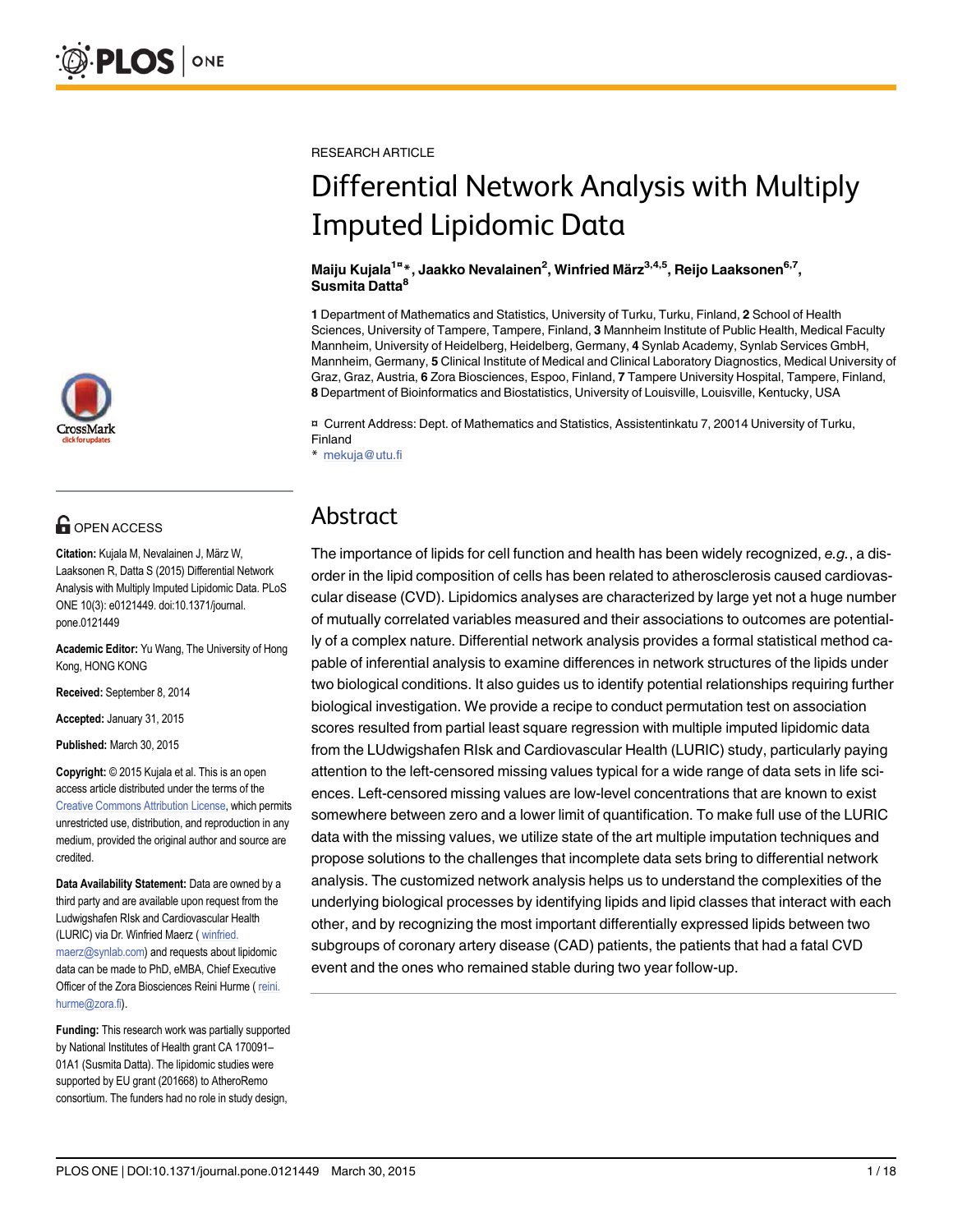data collection and analysis, decision to publish, or preparation of the manuscript.

ONE

<span id="page-2-0"></span>**PLOS** |

Competing Interests: Winfried März is employed by Synlab Services GmbH and author Reijo Laaksonen by Zora Biosciences Oy. This does not alter the authors' adherence to PLOS ONE policies on sharing data and materials.

## Introduction

Lipids are important for cell function and health, and they have been proposed to be as important for life as proteins and genes. In terms of mass, lipids are the most important constituent of the human brain, and the second most important of all other soft tissues [[1\]](#page-16-0). Lipid metabolism is related as well with several human diseases, such as diabetes, obesity, cancer, and Alz-heimer's disease [[2](#page-16-0)]. Currently, nearly 10 000 different lipids are indexed in the most comprehensive lipid database, LIPID MAPS [\[3](#page-16-0)]. Individual lipid species are divided into lipid classes sharing similar structures and biological functions. Proteins and genes are known to have very specific functions. Lipids as structure builders and fat depots are, however, variable, divergent, and versatile. As such, there are no genes coding for lipids. We obtain lipids for example from our diet and they are modified and further modified by gene coded enzymes.

Disorder in the lipid composition of cells has been related to cardiovascular disease (CVD) due to atherosclerosis, the leading cause of death in the United States and most developed Western countries [[4](#page-16-0)]. Early preventive measures depend on accurate identification of patients with an increased risk of CVD. Even though serum total cholesterol and low-density lipoprotein (LDL) cholesterol significantly associate with atherosclerosis and have traditionally been used as a measure of risk, they fail to recognize a substantial proportion of risk patients [\[5](#page-16-0)]. Thus, there is a need for more precise understanding of the roles of different lipid species in atherosclerosis beyond LDL cholesterol and HDL (high-density lipoprotein) cholesterol. To meet this goal, we analyze lipidomic data from the LURIC [[6](#page-16-0)] study which provides a well-defined resource for the study of prognostic importance of CVD related common genetic variants and plasma biomarkers. LURIC database contains full GWAS data and over 2000 biochemical variables in addition to full clinical patient characteristics.

The earlier lipidomic findings based partly on the serum samples of the selected LURIC subjects [\[7\]](#page-16-0) indicate that alterations in sphingolipid (SL) metabolism leading to changes in the fatty acid chain length of ceramides are highly relevant to CV risk. The biochemistry of sphingolipids is currently quite well known, including the elongation processes that leads to molecules of different fatty acid chain lengths. Mathematical models describing the functions and dynamics of the of various metabolic pathways are developing fast  $[8]$ , but is not easily applied to the sphingolipidome, as the pathways are complex and are not yet completely understood [\[9](#page-16-0)]. However, several efforts have already provided better understanding about how sphingolipids are made and function, and also helped interpreting and predicting the outcomes of, for example, genetic mutations  $[10-12]$  $[10-12]$  $[10-12]$  $[10-12]$ . On the other hand, the current knowledge covers only the main components of SL metabolism as it has recently been recognized that SL synthesis is very complex, and that each class of SLs contains many different closely related molecular species [\[13](#page-16-0)]. It has been so far difficult to map with precision how SL metabolism achieves such level of diversity. It is obvious that there are still central enzymatic steps to be described and metabolites to be identified in order to better understand the behavior of SL metabolism in health and disease. For instance, to identify enzymatic activities responsible for the alterations in SL metabolism linked to cardiovascular diseases will still require significant technological advances. We believe that improved data analysis tools could help to understand the complexities of SL metabolism, which may play a fundamental role not only in CVD pathophysiology, but also in many other diseases including for instance diabetes  $[14]$  and central nervous system diseases [\[15](#page-16-0)]. SL metabolism is an obvious target for drug discovery and the identification of regulatory steps and pathways for target discovery programs is important.

With the recent growth of mass spectral techniques for lipid profiling and available lipidomic high throughput data, the analysis of lipidomic networks has gained significant interest [\[16](#page-17-0)], [\[17\]](#page-17-0), [\[18\]](#page-17-0), [\[19\]](#page-17-0). Biological association or interaction networks provide information about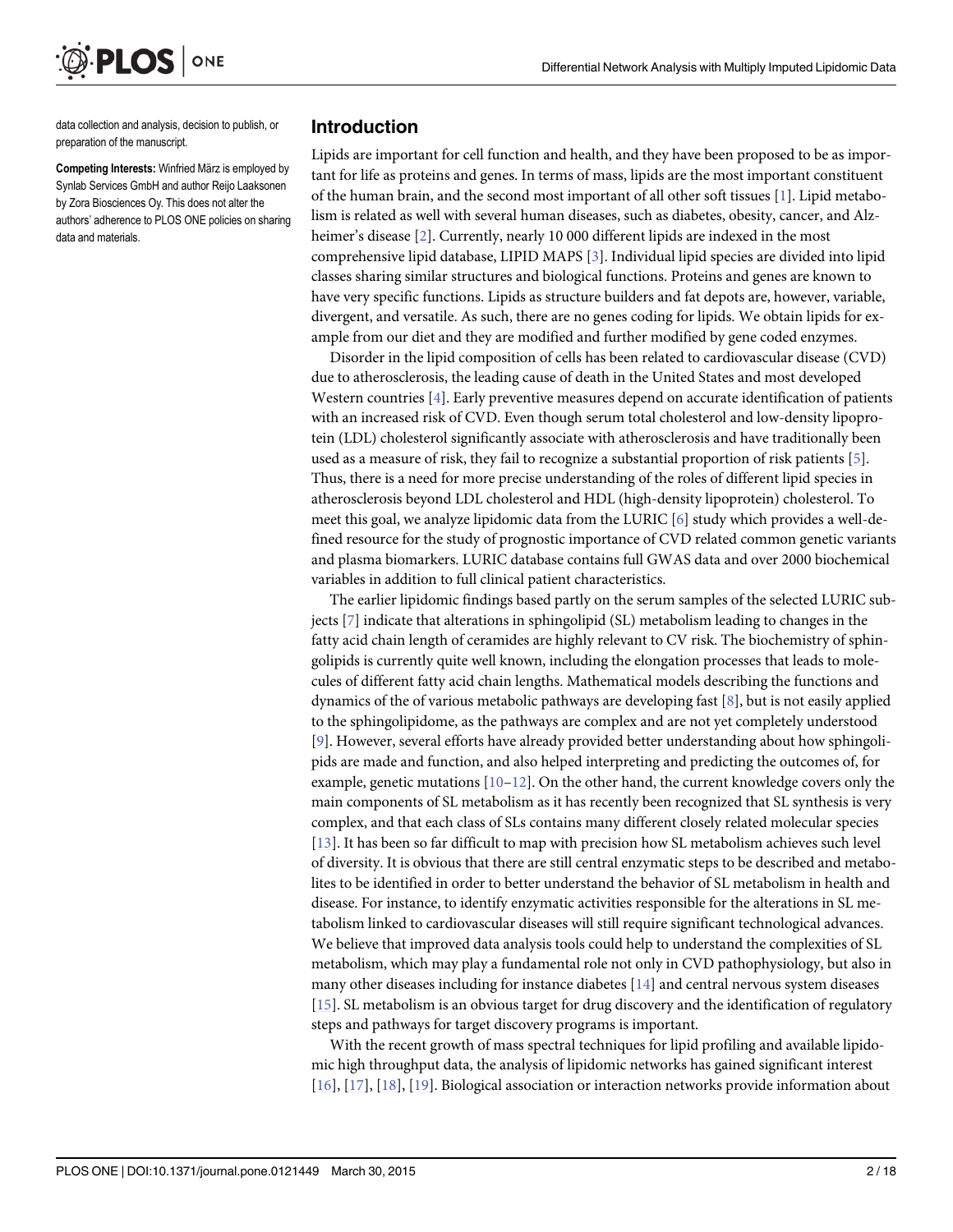<span id="page-3-0"></span>the essential processes behind different conditions, and help to recognize the important distinguishing lipids, for example for therapeutic purposes. Here, between-lipid interaction (or association) describes the similarity of the concentration levels of two lipids and how they change together. The core of a network analysis is a defined connectivity score that represents the strength of the association or interaction between two particles. At its simplest, the connectivity can be represented with a correlation coefficient. Indeed, previous work on lipidomic networks by Yetukuri et al. [\[20\]](#page-17-0) is based on between-lipid correlations.

Here we adopt a model based approach to identify important connections between lipids. Fitting a regression model for each lipid as response at a time, with all the other lipids as predictors, enables us to adjust for additional covariates and seek interactions. High throughput data, such as lipidomic data, includes often large number of variables measured in relatively few patients. Common statistical techniques cannot be directly used in such situations, for example, an attempt to fit an ordinary least squares regression model on a data set with more variables than observations would lead to a saturated model. In such cases, one possible solution could be the stepwise regression. Datta  $[21]$  $[21]$  $[21]$  showed that in a microarray data a latent variable method, partial least squares (PLS) regression, is a powerful tool for exploring relationships which may translate into biologically meaningful interactions. Later, Pihur, Datta, and Datta [\[22](#page-17-0)] proposed a more systematic approach to the PLS-based network construction and showed that PLS based networks outperformed those constructed with simple correlations or partial correlations. Finally Gill, Datta, and Datta ([\[23\]](#page-17-0)) constructed formal statistical tests on differential connectivities and modular structures based on the PLS-scores. This so called differential network analysis is a method to examine differences in network structures under two biological conditions.

Previous work on differential network analysis was based on a complete case analysis, that is, including only those patients for whom all measurements have been detected. This can lead to a great reduction in the number of patients included, and hence to a serious loss of precision. Due to denoising, left-censored values are a commonplace phenomena for proteomic, metabolomic, and lipidomic data from mass spectrometry platforms. They are low-level concentrations that are considered too imprecise to be reported as a single number with values known to be somewhere between zero and a known lower limit of quantification (LLOQ). Thus, LLOQ is set to filter random noise from the measurements. Finding a proper way to handle the left-censored values is crucial. For example, the LURIC data set used in this analysis does not include any patients with fully detected lipid profiles and majority of the missing lipid concentrations are caused by left-censoring. If patients with left censored values are systematically removed from the analysis—as they would in the complete case analysis—the analysis can be severely biased. Thus, exclusion of the left-censored values produces an upward bias in subsequent measures of location, such as means and medians. Commonly used methods to deal with values below quantification limits are to substitute a fraction of the quantification limit or zero for each non-detect, or single imputation. It is well known that even when there is no systematic pattern of missing values, a complete case analysis accompanied by substitution methods or single imputation is typically biased and the inference invalid. Only the multiple imputation (MI) method, where each missing value is imputed with a set of plausible values, incorporates the uncertainty among imputations into the final inferential procedures.

To make full use of the observed LURIC data with the informative missingness caused by left-censoring, we utilize state of the art MI techniques and propose solutions to the challenges that incomplete data sets and their imputation bring to differential network analysis. The analysis is adjusted for additional covariates, such as age, body mass index, use of statins and smoking status of the patients. This allows us to maximize the use of all relevant information in the data. The ultimate aim is to compare differential network connectivities and modular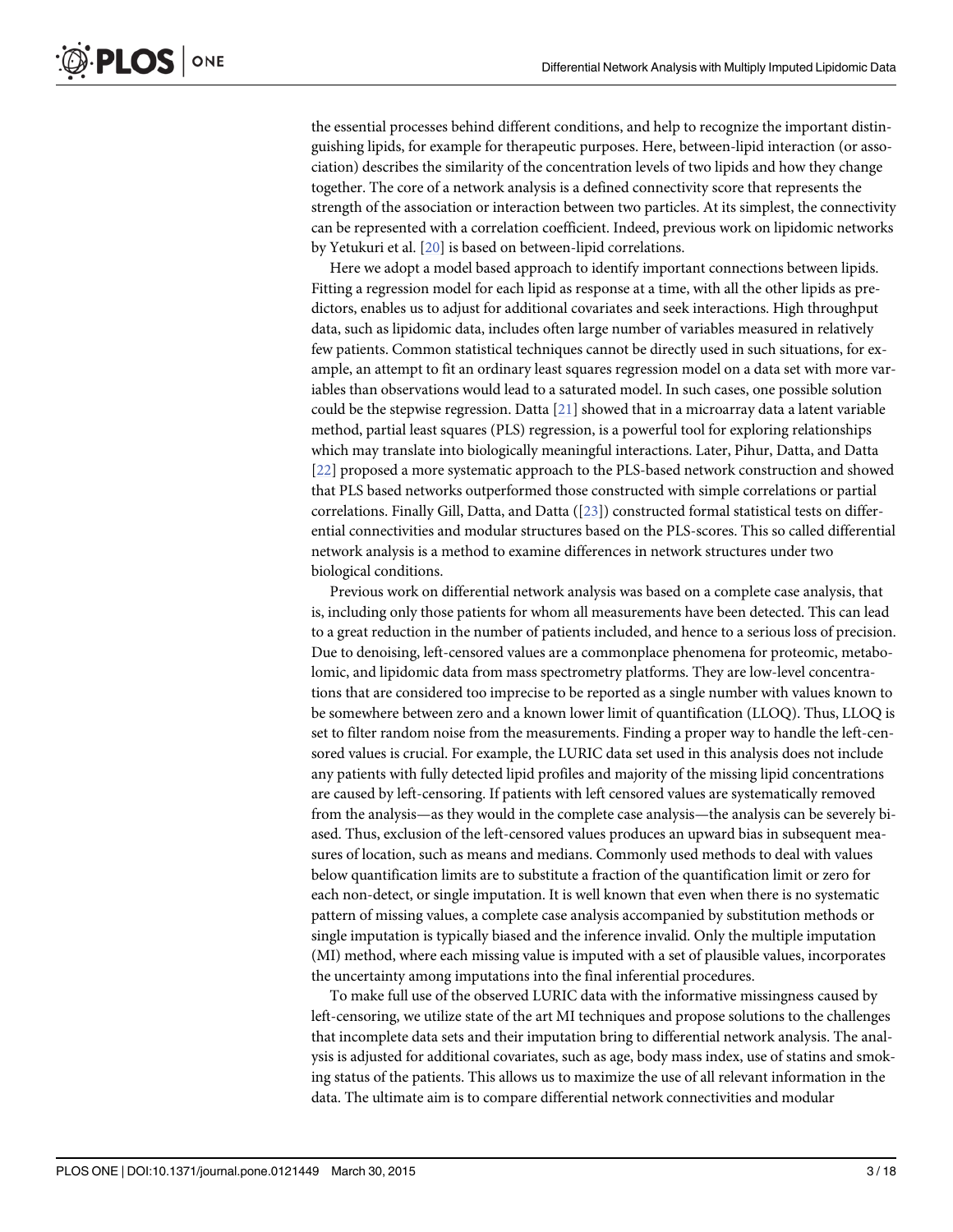structures of two subgroups of patients from LURIC data, cases and controls, and identify lipids that are related to increased risk of CVD related death.

In the Materials and methods section, we describe the study design, data collection, and the missing value patterns. We propose particular missing data imputation methodology as well as review the methods for construction of the connectivity scores and corresponding networks along with the hypothesis tests to investigate the differences in the network topology between two networks. Results section provides the implementation of the differential network analysis for the multiple imputed LURIC lipidomics data and we conclude the paper with a discussion on the methods and results.

## Materials and Methods

## Ethics statement

The LURIC study was approved by the ethics review committee at the "Landesärztekammer Rheinland-Pfalz".

## Study design

The LURIC study is an ongoing prospective study enrolling currently more than 3000 patients with German ancestry [[6](#page-16-0)]. Patients were recruited between years 1997 and 2002 after arriving to one of the research hospitals due to symptoms referring to a CVD. After obtaining a written consent, baseline examination was performed including an individual and family history questionnaire and extensive sampling of fasted venous blood. The coronary artery status was evaluated by angiography.

Lipidomic profiles were measured from a retrospectively defined subgroup of  $n = 445$ males, with 258 cases and 187 controls. Detailed description of this lipidomic study, lipid extraction and the mass spectrometry analyses are given in  $\mathbb{Z}$ . The main interest lies in comparing the interrelationship of the concentration levels among various lipids between the patients that had a CVD event leading to death during the first three years follow-up (cases) and the ones who survived at least three years (controls). Cardiovascular deaths were defined as sudden cardiac death, fatal myocardial infarction, death due to congestive heart failure, death immediately after intervention to treat CAD, fatal stroke, and other causes of deaths due to cardiac disease. Frequency matching was done to ensure that the case and control groups had the same distributions over strata defined by age, body mass index, statin use and smoking. The number of controls remained smaller than number of cases due to the exclusion of numerous stable diabetic patients having pre-study events indicating plaque vulnerability.

Data access requests about LURIC data [[6\]](#page-16-0) should be addressed to Prof. Dr. Winfried März (winfried.maerz@synlab.com) and requests about lipidomic data [\[7](#page-16-0)] to Dr. Reini Hurme (reini. hurme@zora.fi).

## Data acquisition

Lipids were extracted from an aliquot of serum. Known amounts of internal standards were added to the samples before extraction. Quantification of lipid concentrations in plasma was done by using mass spectrometry. For each platform containing a set of samples, a stringent cut-off was applied for separating background noise from actual lipid peaks. This cut-off value is called a lower limit of quantification (LLOQ). Acquired mass spectrometry data were processed using bioinformatic tools that covert masses and counts of detected peaks into corresponding lipid names, and by using using the internal standards, transform abundances of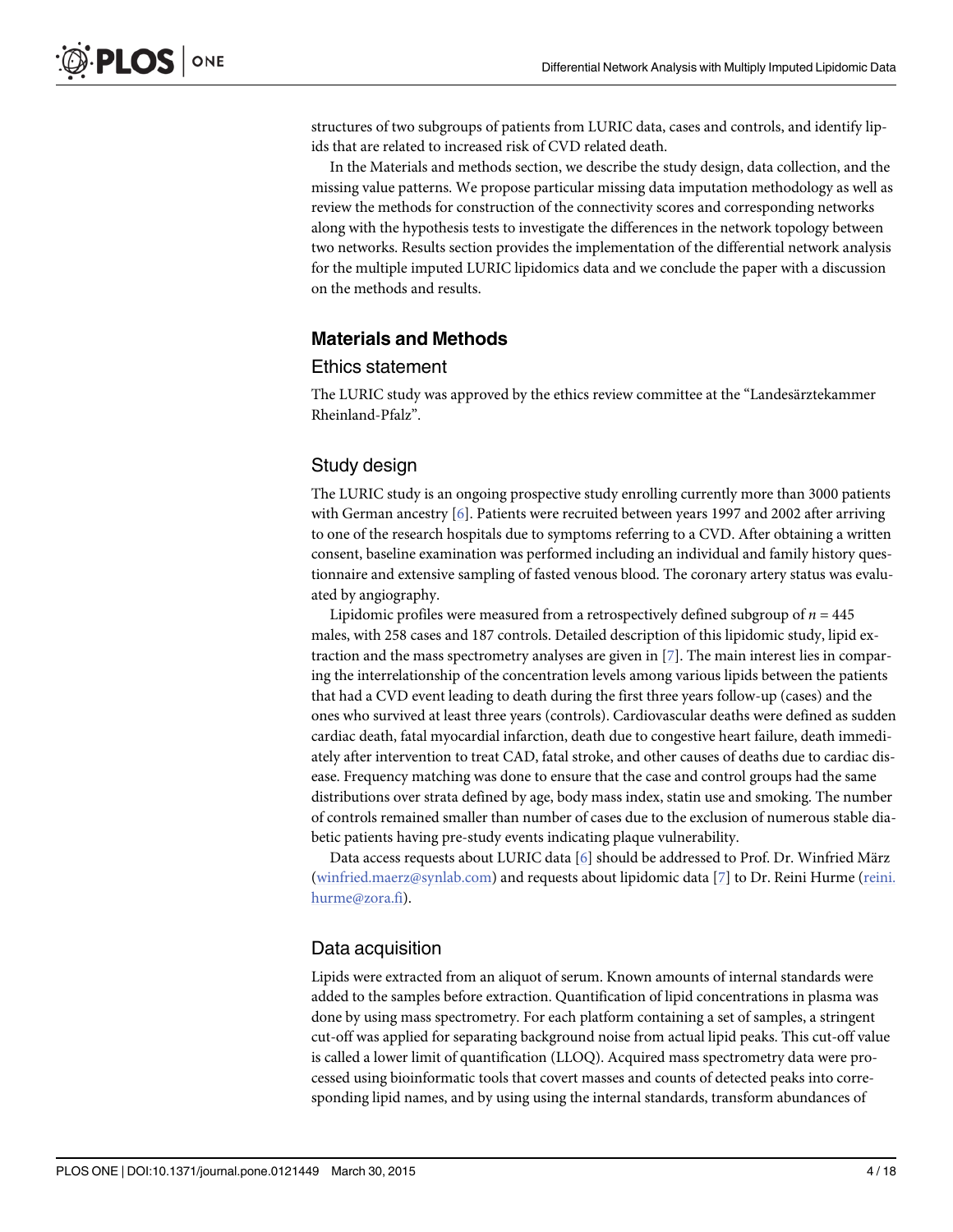<span id="page-5-0"></span>molecule masses into concentrations. The concentrations of molecular lipids are presented as  $\mu$ M for serum.

Quality control samples were utilized to monitor the overall quality of the lipid extraction and mass spectrometry analyses by removing technical outliers and lipid species that were detected below the lipid class based LLOQ.

## Missing values and multiple imputation by chained equations

In general, we observe a vector of binary responses  $\mathbf{y} = (y_1, \ldots, y_n)'$  indicating whether the patient was a case or a control, and the log-transformed lipid concentrations  $X =$  $(\mathbf{x}_1, \ldots, \mathbf{x}_n)$  of the *n* patients. Let  $x_{ij}$  be the (log-transformed) concentration of the lipid *j* for patient  $i$  ( $i = 1, ..., n; j = 1, ..., p$ ). Typically, a substantial number of  $x_{ij}$  are not detected. Let  $x$ <sup>obs</sup> and  $x$ <sup>mis</sup> denote the observed and the missing elements in  $x$ , respectively.

In this context, there are two types of missingness. First, in the presence of an assigned LLOQ, denoted by (say)  $l_i$ , we have values below  $l_i$  that are left-censored, also known as non-detects. As LLOQ is set for each platform, it can vary between different lipid species. Another type of missing values yields due to the elimination of observations not fulfilling the quality control standards. It is reasonable to regard these to be missing completely at random. These two types of missing values and their characteristics are taken into account in the imputation algorithm by imputing them in two different ways, as described in the next section.

MI is a statistical technique for handling missing data and its theoretical foundation is well established. MI is widely used with various "omics"-data sets [\[24](#page-17-0)–[28](#page-17-0)]. The key idea is to use the conditional distribution of the observed data to generate a set of plausible imputations for the missing data. In practice, the draws are based on an appropriate posterior distribution [[29](#page-17-0)]. Imputations are repeated M times, creating multiple data sets which are analysed individually as if they were complete. Thus, we obtain a set of parameter estimates. Finally, the results are combined across all multiply imputed data sets by averaging them, and the standard errors of the estimates are computed as a combination of within-imputation and between-imputation variances, by so-called Rubin's rules [[29](#page-17-0)]. These rules incorporate the imputation related uncertainty into the analysis.

From now on, we will omit the index *i* for the ease of notation. The construction of an appropriate imputation distribution is critical. Accordingly, an appropriate imputation model needs to be specified. In terms of the general notation, this is given by

$$
f(\mathbf{x}^{\text{mis}} \mid \mathbf{x}^{\text{obs}}, \mathbf{y}, \theta).
$$

Here,  $\theta$  represents a vector of the regression coefficient parameters consisting of the intercept term and the slope parameters for the other lipids, case/control status and the clinical covariates. Typically, this will be a multivariate regression model specifying the dependence of the conditional distribution of the missing data on the observed data. It is convenient to construct this joint distribution indirectly through a set of univariate conditional regressions, once for each incomplete variable. The choice of the model is flexible depending on the type of the variable to be imputed, e.g. linear regression for continuous variables, and logistic regression for binary variables. This procedure is known as sequential regression imputation strategy, multiple imputation by chained equations (MICE), also known as fully conditional specification [[30](#page-17-0)], [[31](#page-17-0)].

As an initial step, a simple imputation, such as substituting missing values with mean, is performed. Next, one variable at a time is set as a dependent variable, and in that variable, the initially missing values are set back to missing. Then the observed values of the dependent variable are regressed on all the other variables in the imputation model (in our case, other lipids,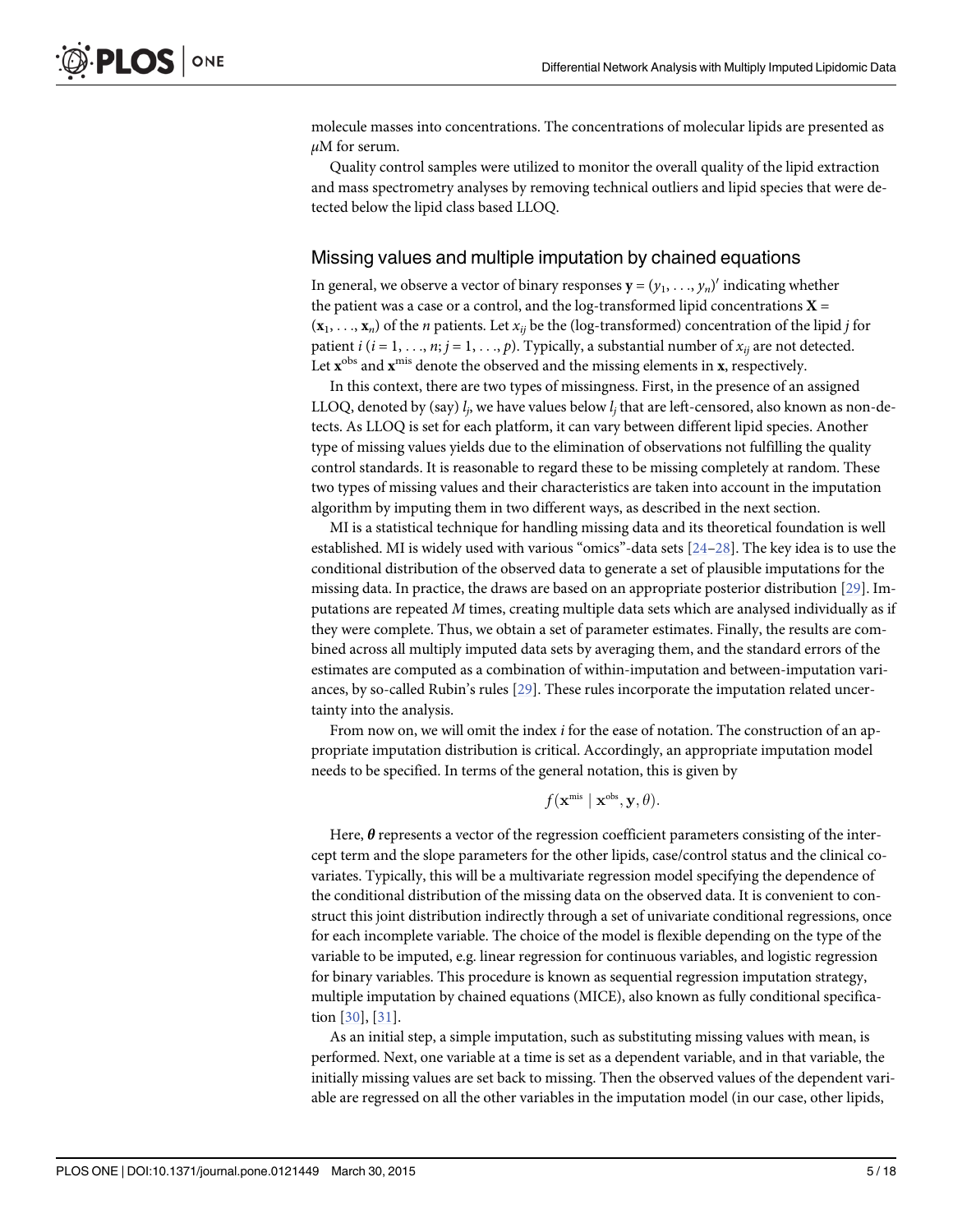<span id="page-6-0"></span>case/control status of the patient and the clinical covariates). Finally, the missing values in the dependent variable are replaced with draws from predictive distribution given by the regression model. The whole cycle going through all the variables including missing values, with the imputations being updated at each round, is repeated until approximate convergence [[30](#page-17-0)], [\[32\]](#page-17-0).

As the left censored missing values can be distinguished from the values that are missing completely at random, and the LLOQ  $l_i$  is registered, it is essential to incorporate this knowledge into the imputation model. In practice, this brings one additional condition to the imputation algorithm. The imputation is carried out using an acceptance-rejection sampling principle: for left-censored values, draws from the conditional distribution are accepted only if they fall below the LLOQ. If a candidate value does not meet this condition, it is rejected and a new candidate is drawn sufficiently many times until acceptance. In other words, imputations for left censored values are sampled from the left tail of the appropriate conditional distribution. For the values missing completely at random, all draws are accepted.

The multiple imputations were performed with R-package mice [[33](#page-17-0)]. It is generally believed that it is safer to overfit an imputation model (include too many variables in the model) than to underfit (omit an important variable) [[34](#page-17-0)], [[35](#page-17-0)]. For this reason, in addition to all detected lipids, information about the case/control status of the patients, age, body mass index, smoking, number of myocardial infarctions, LDL and HDL cholesterol values, total cholesterol, triglycerides, apolipoprotein A-I, C-reactive protein, apolipoprotein B, statin use, lipid lowering therapy, non-statin lipid-lowering treatment, and type II diabetes mellitus was included in the fully conditional specification. The LLOQ is assumed to be known so it does not need to be estimated.

## Stacking the multiple imputed data sets

The differential network analysis can be challenging in the presence of missing values. Although MI solves the missing data problem, how to combine the results from M individually analysed MI data sets remains unclear, as different imputations may result in different networks. For the purposes of differential network analysis, we applied a stacking-method proposed by Wood et al. [\[36](#page-17-0)]. Instead of running M individual analyses, we analyse one large data set with  $Mn$  rows, resulting from stacking the  $M$  multiple imputed data sets. This results in each patient being repeated M times in the stacked data set.

For the purposes of the network analysis, the stacked data set is centered for mean zero and scaled for unit variance. Stacking does not affect the sample mean, but decreases the sample variance. For centered data, the standard deviation is

$$
s^2 = \frac{1}{n-1} \sum_{i=1}^n x_{ij}^2.
$$

If we stack the observations M times, the sample standard deviation of the same variable from the stacked data is

$$
s_{\text{stack}}^2 = \frac{M}{M \cdot n - 1} \sum_{i=1}^n x_i^2 = \frac{n-1}{n - \frac{1}{M}} s^2.
$$

Consequently, the sample variance obtained from the stacked data can be corrected by multiplying it by  $(n - \frac{1}{M})/(n - 1)$ .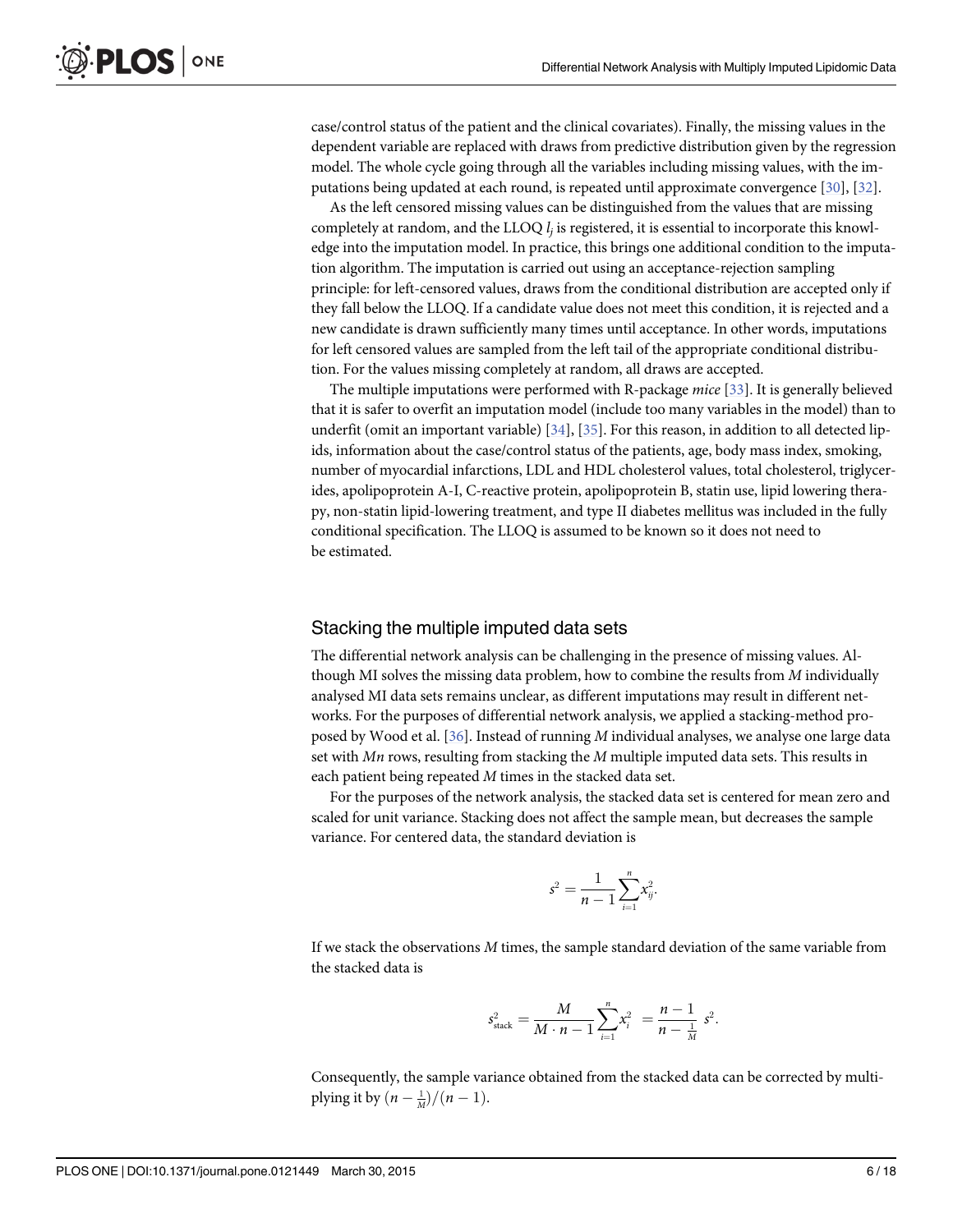## Reconstructing a lipidomic association network using partial least squares based connectivity scores

The core of the network analysis is a connectivity score,  $\hat{s}_{ik}$  between the lipids j and k, which represents the strength of the association or interaction between two particles. As proposed by Pihur, Datta, and Datta  $[22]$ , PLS based connectivity scores are achieved by fitting  $p$  PLS models such that each lipid at a time is predicted with the remaining  $p - 1$  lipids. We also adjusted our models for additional covariates including age, body mass index, use of statins and smoking. Different steps of PLS include first computing user selectable number  $v < N$  orthogonal latent factors  $t_{j}^{(\ell)}$  from the data, and then fitting a linear model

$$
x_j = \sum_{\ell=1}^{\nu} \beta_{\ell} t_j^{(\ell)} + \epsilon.
$$

We have used  $v = 3$  latent variables throughout the analyses. The latent factors  $t_i^{(\ell)}$  are linear combinations of lipids  $x_1, \ldots, x_{j-1}, x_{j+1}, \ldots, x_p$  with PLS regression coefficients  $c_{jk}^{(\ell)}$  and are sequentially constructed. The connectivity score is finally computed in a symmetrized form revising the roles of lipids  $j$  and  $k$  as

$$
\hat{s}_{jk} = \frac{\sum_{\ell=1}^\nu \hat{\beta}_{j\ell} c_{jk}^{(\ell)} + \sum_{\ell=1}^\nu \hat{\beta}_{k\ell} c_{kj}^{(\ell)}}{2}.
$$

The regression coefficients relating to the additional covariates are not used in computing the connectivity score.

## Modules of lipids

Biological networks have often a modular structure where lipids belonging to different clusters have a weak or no connection between them, while within a cluster lipids are connected by short paths with strong connections. In an unsupervised study, one goal of the network analysis is to identify such modular structures. Modular structures are mainly examined by visual means, but also a mathematical definition of a module is provided by Gill, Datta, and Datta [\[23](#page-17-0)]. Let *m* be the minimum module size parameter, and  $\varepsilon$  a certain threshold criteria of the connectivity scores. If the connectivity score between two lipids is above  $\varepsilon$ , lipids are included in the network. A collection of lipids is called a module if at least  $m$  of them are connected by a path of lipids such that the connectivity score between all pairs of lipids on that path is at least  $\varepsilon$ . In addition, such a set has to be a maximal collection so that all the connectivity scores between lipids within the module are at least  $\varepsilon$  and outside the module are smaller than  $\varepsilon$ .

## Differential network analysis

Testing for different modular structures in two networks. Building on the works of Gill, Datta, and Datta [\[23](#page-17-0)], we provide a modified permutation test on association scores resulted from partial least square regression on stacked multiple imputed lipidomic data.

Let us assume that the two networks have been constructed separately for case and control samples using association scores based on PLS regression. Given the parameters m and  $\varepsilon$  one can identify the modular structures of the two networks. Let  $\{\mathcal{F}_{k1},\ldots,\mathcal{F}_{kR_k}\}$  be a set of all the distinct modules r of size at least m and with connectivity  $\varepsilon$  in network k, for  $k = 1,2$ . Then  $R_1$  is the number of modules for case network and  $R_2$  the number of modules for control network. Denote  $\mathcal{L}_0$  the collection of all lipids that are present in some module in both networks,  $\mathcal{L}_0 = \cap_k \cup_r \mathcal{F}_{kr}.$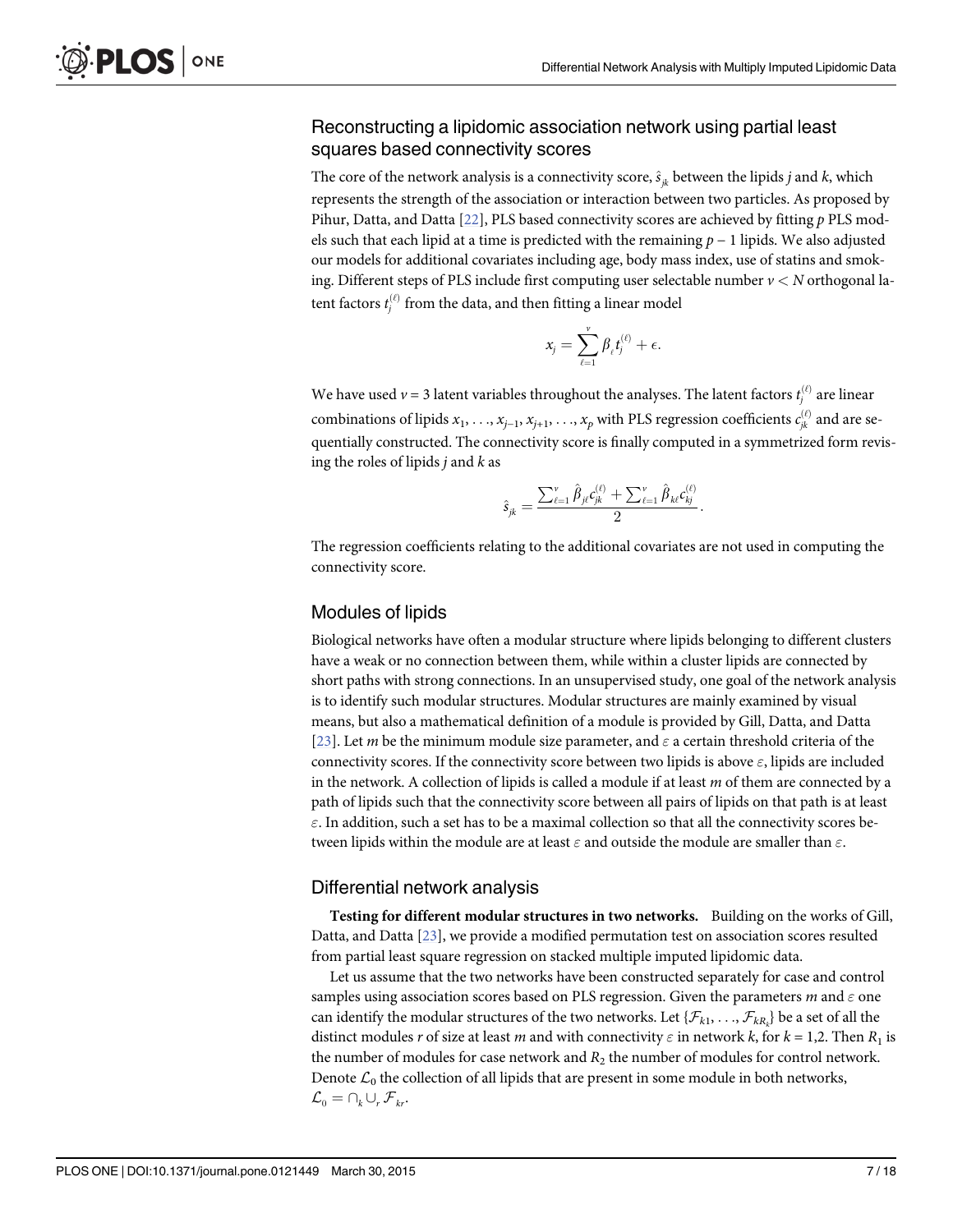Let  $\mathcal{F}_{kr(j)}$ , for  $k = 1, 2$ , be the module in network k that contains lipid  $j, j \in \mathcal{L}_0$ . The test statistic

$$
\mathcal{N}=1-\frac{1}{\mid \mathcal{L}_0 \mid}\sum_{j \in \mathcal{L}_0}\frac{\mid \mathcal{F}_{1r(j)}\bigcap \mathcal{F}_{2r(j)}\mid}{\mid \mathcal{F}_{1r(j)}\bigcup \mathcal{F}_{2r(j)}\mid},
$$

captures the differences between two modular structures in the two networks.  $|\mathcal{L}_0|$  gives the number of lipids that belong to some modules in both networks. Let us assume that a given lipid *j* belongs to a module in network 1 which contains lipids  $\{j_1, j_2, j_3\}$  and in network 2 to a module consisting of lipids  $\{j_1, j_2, j_4, j_5\}$ . Then the numerator of the sum in the test statistic  $\mathcal N$  is 2 and the denominator 5. Thus, the test statistic gets values between 0 and 1 where zero indicates identical modular structures. An empty sum is to be interpreted as 0.

When implementing the MI method on the data to be analysed, the p-value for the overall modular structure test is obtained using a following permutation scheme.

- (i) Multiple impute the original data set of size  $n$  by using chained equations. Compute and save the test statistic  $\mathcal N$  for the centered and scaled multiple imputed stacked data.
- (ii) Permute the group statuses (case/control) of the patients of the original data set of size  $n$ . Permutation can be executed for example by first sorting the data so that  $n_1$  rows are the real cases and last  $n<sub>2</sub>$  rows are the real controls. Then we permute the order of the rows and subsequent  $n_1$  first rows are the new cases and  $n_2$  last rows are the new controls.
- (iii) Multiple impute the permuted data set of size  $n$  M times and stack the resulting M data sets into a one large data set of size Mn.
- (iv) For each permutation  $\pi$ , compute and save the test statistic

$$
\mathcal{N}(\pi) = 1 - \frac{1}{\mid \mathcal{L}_0(\pi) \mid} \sum_{j \in \mathcal{L}_0(\pi)} \frac{\mid \mathcal{F}_{1r(j)}(\pi) \cap \mathcal{F}_{2r(j)}(\pi) \mid}{\mid \mathcal{F}_{1r(j)}(\pi) \cup \mathcal{F}_{2r(j)}(\pi) \mid}.
$$

- (v) Repeat steps (ii)–(iv)  $P$  times.
- (vi) Test the null hypothesis H<sub>0</sub> :  $\mathcal{N} = 0$ , meaning that the modular structures of the two networks are indentical, by computing the p-value  $p(\mathcal{N}) = \frac{1}{P} \sum_{\pi} I(\mathcal{N}(\pi) \geq \mathcal{N})$ , where the sum is taken over all P permutations  $\pi$ .

All network analyses were performed utilizing the functions of the *dna* R-package and combining them with our own functions for different imputation and permutation schemes. The dna-package can be installed from CRAN. Tests with the additional covariates were fitted with an updated version of the *dna*-package, that is not yet publicly available.

Testing for differential connectivity of a single lipid. The differential connectivity of a single lipid j in two networks can be measured by using a mean absolute distance statistic by Gill, Datta, and Datta [[23](#page-17-0)],

$$
d(j) = \frac{1}{p-1} \sum_{j \in \mathcal{L}, j \neq j} | \hat{s}_{jj'}^1 - \hat{s}_{jj'}^2 |,
$$

where the sum is taken over all the remaining lipids in a network, and where  $\hat{s}^k_{jj'}$  is the connectivity score between lipid pair  $(j, j')$  in networks  $k = 1, 2$ . The permutation-imputation-computation of the test statistic -scheme is similar as described above for the test of different modular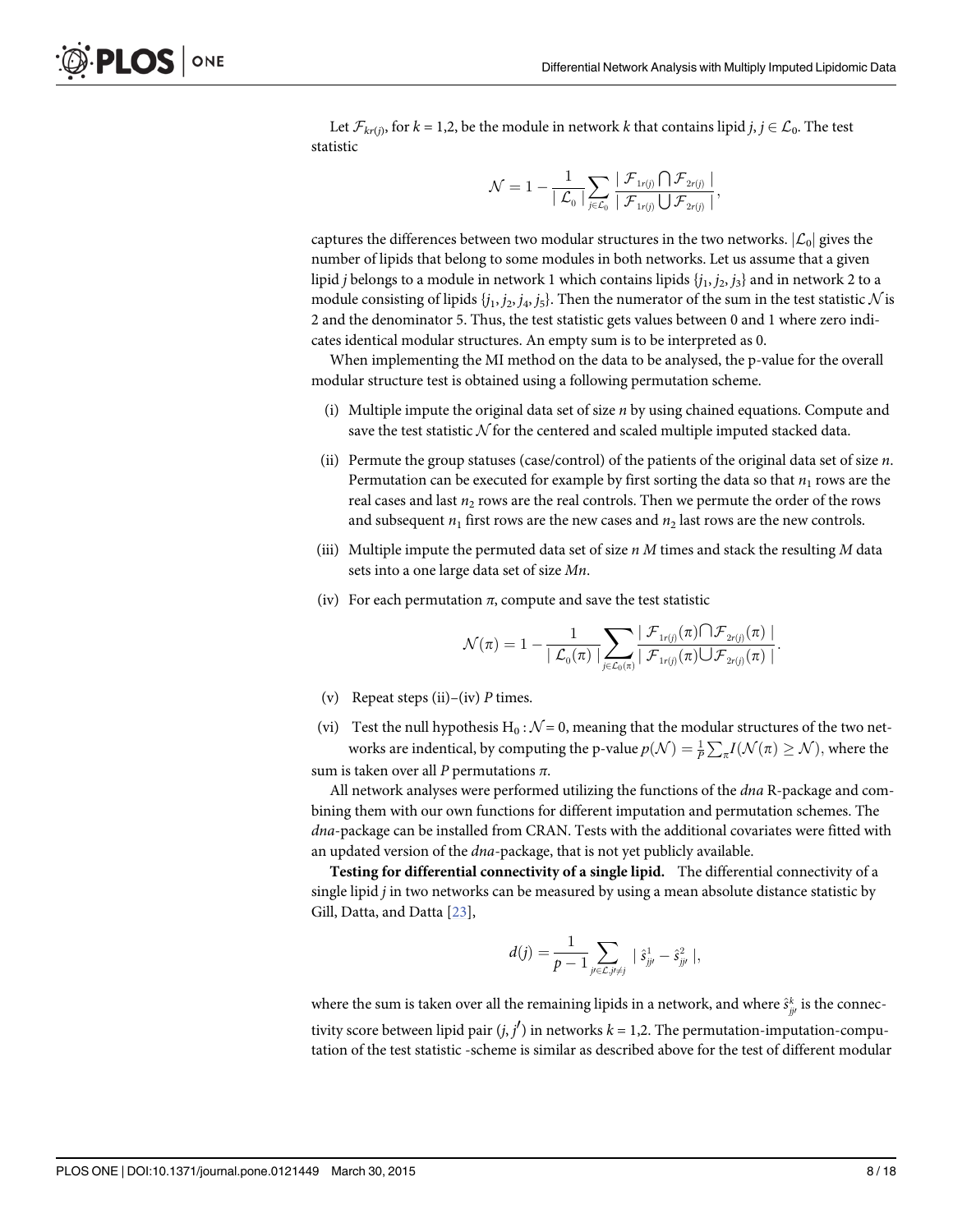<span id="page-9-0"></span>structures in two networks. It is worth noting, that the test statistics and related p-values for all the lipids can be computed simultaneously using the same set of permutations.

For the purposes of reference, we also performed a marginal analysis separately for fully observed and imputed lipids. Lipids including imputed values were analysed by fitting identical ANCOVA-models to five multiple imputed data sets and combining the results using Rubin's rules [[29](#page-17-0)], [[37](#page-17-0)]. For fully observed lipids, a single ANCOVA-model was fitted. Each of the lipids was explained with the case/control status, age, body mass index, statin use, and smoking.

## **Results**

Partial lipidomic profiles of 445 CAD patients were quantified and a total of 237 lipids was detected. Of those, 86 lipids were detected in at least 60% of the patients and used throughout the analyses.

Connectivities were rescaled so that the largest score for each lipid was one in magnitude. For both case and control groups, networks including the connectivities above the selected threshold,  $\varepsilon = 0.4$ , are visualized in [Fig. 1](#page-10-0) and [Fig. 2.](#page-11-0) These figures are obtained from the Cytos-cape software [\[38\]](#page-18-0).

The network of case group consists of six modules where as the network for control group has 15 modules. The control group network contains 74 lipids and 78 edges compared to 81 lipids and 118 edges on the case network suggesting, perhaps, higher number of strong connectivities in the case network. In both networks, some of the modules are formed solely by lipid species belonging to the same lipid classes which is natural, as they tend to correlate with each other and have similar biological functions. For example, in the case network [\(Fig. 1\)](#page-10-0), one module consists only of sphingomyelins (SM). In the control network ( $Fig. 2$ ), part of the SM class, part of the cholesteryl esters (CE), and part of the globotriaosyl ceramides (Gb3) form their own modules. These modules are highlighted in  $Fig. 1$  and  $2$ . We observed associations of CE and phosphatidylcholines (PC) both in the case and the control groups. In the case network, ceramides (Cer), lactosylceramides (LacCer), and glucosylceramides (GlcCer) were closely associated with each other and formed one large module with CE and PC classes. In the control network, we found associations between PC, CE, and Cer classes while LacCer and GlcCer lipids isolated in their own module.

Based on the test of differential network modular structures with minimum module size  $m = 3$  and connectivity threshold  $\varepsilon = 0.4$ , case and control groups did not differ significantly on 0.05 level ( $p = 0.236$ ). However, according to our previous experience it is very difficult to show significant difference between overall modular structures between two groups. For the sake of completeness, we performed the differential network analysis for the modules with different choices of  $\varepsilon$ . The results are presented in [Table 1.](#page-12-0) For multiple imputed data, threshold parameters  $\varepsilon = 0.2$  and  $\varepsilon = 0.25$  led to the case and control networks consisting only of one module. Thus, network structures were identical between cases and controls and the test statistic  $\mathcal{N} = 0$ . On the contrary,  $\varepsilon = 0.65$  retained only one module consisting of three lipids in the case network and no modules at all in the control network. In that case, the two networks are fully different and the test statistic  $\mathcal{N} = 1$ . For higher values,  $\varepsilon > 0.65$ , networks do not contain any modules. For any reasonable choice of  $\varepsilon$  (0.2 – 0.8), the differences in modular structures remain non-significant.

However, differences were detected in terms of the connectivity of each individual lipid in the two networks. The 10 most differentially connected lipids are listed in [Table 2](#page-12-0). From those, Cer(d18:1/16:0) (L20) and Cer(d18:1/24:1) (L25) have previously been related to an increased risk of CVD death. Two of the lipids in [Table 2](#page-12-0) are significant on 0.05 level: Cer(d18:1/16:0) (L20) and LacCer(d18:1/24:0) (L44). They are important hub lipids, binding two modules that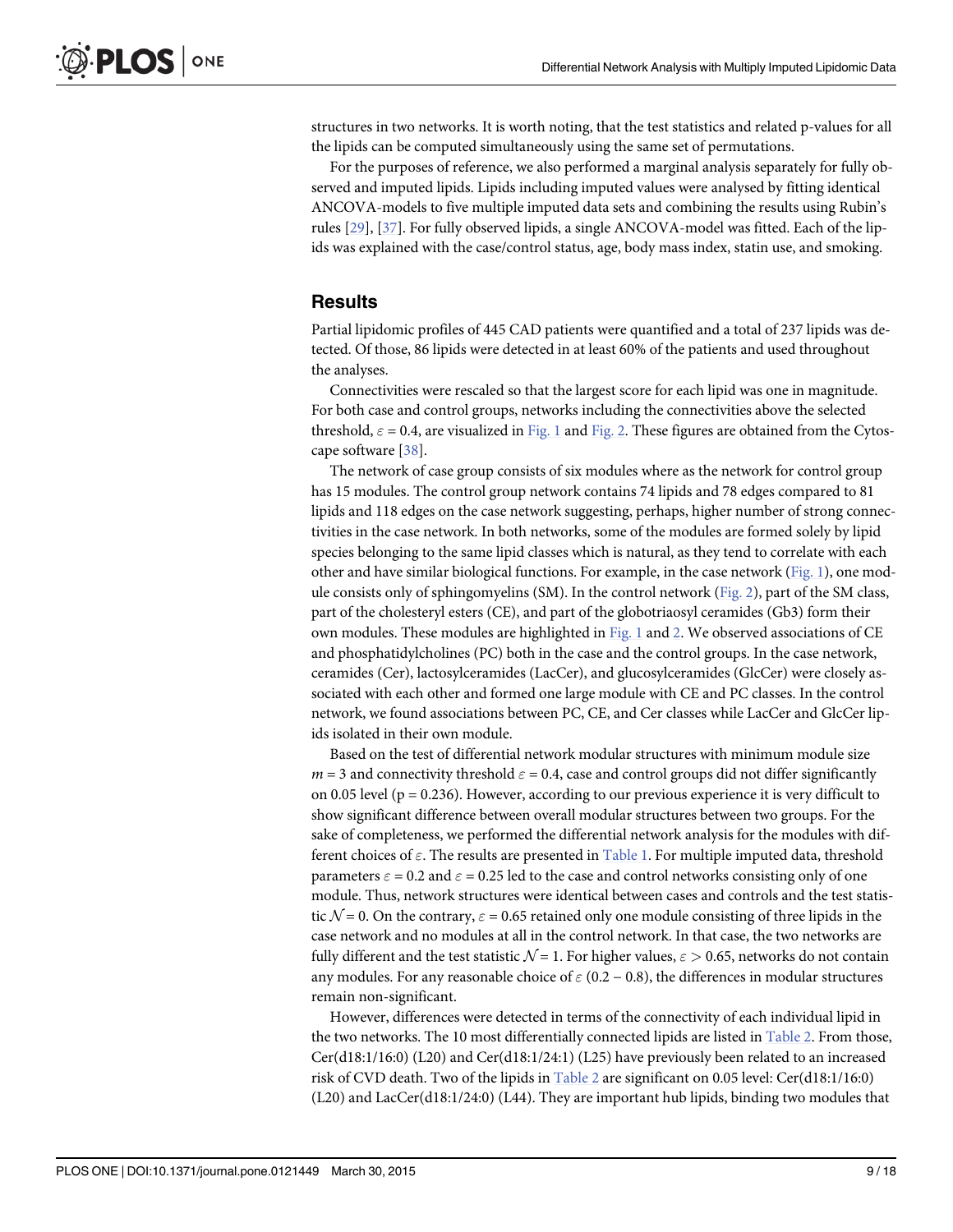<span id="page-10-0"></span>



#### [Fig 1. L](#page-9-0)ipid network for case-group with parameter values  $\varepsilon = 0.4$  and minimum modular size = 3. Significant lipids from the test for differential connectivity of a single lipid are circulated. A module consisting of lipids belonging to the same lipid class is highlighted with rectangles as well.

doi:10.1371/journal.pone.0121449.g001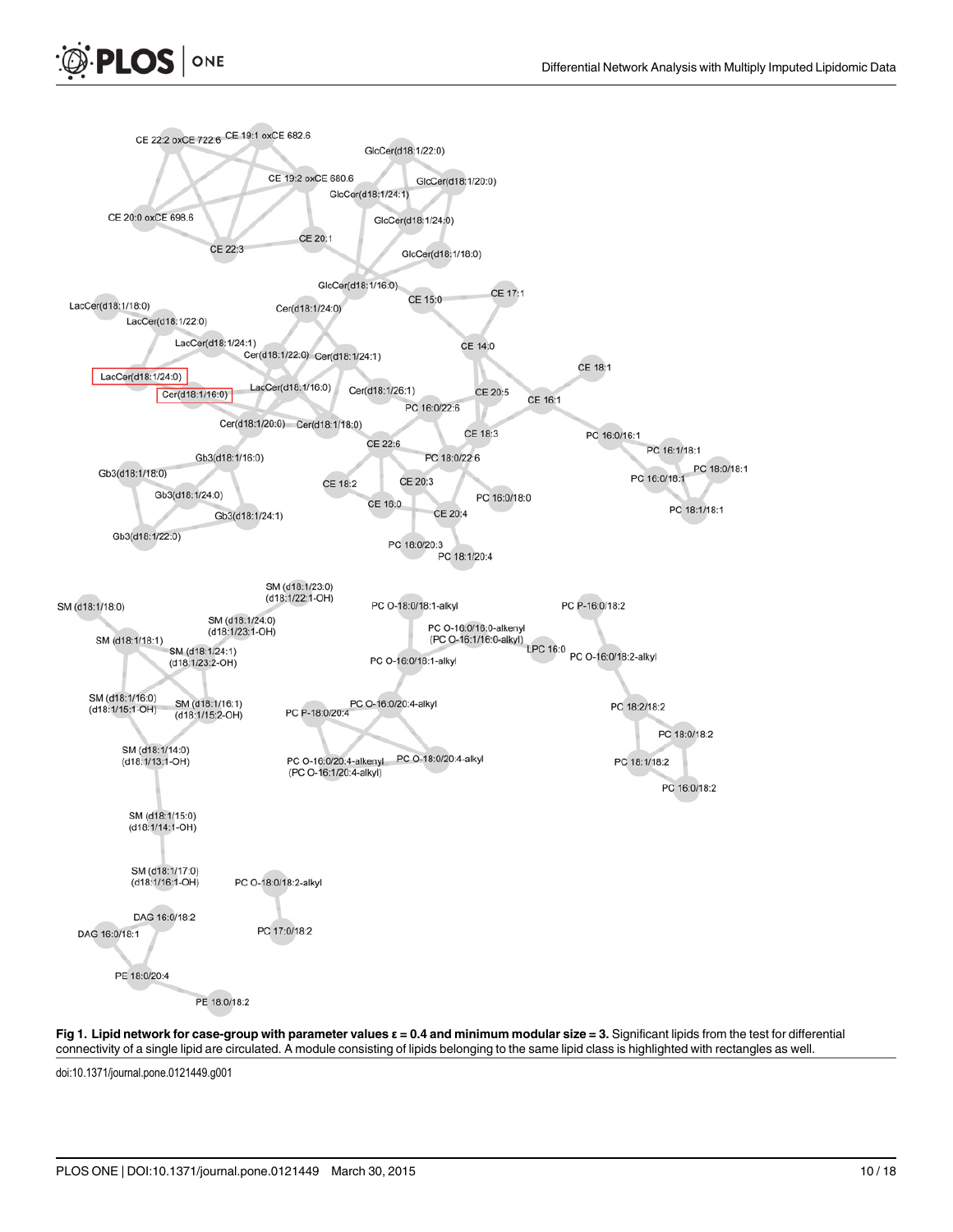<span id="page-11-0"></span>

[Fig 2. L](#page-9-0)ipid network for control-group with parameter values ε = 0.4 and minimum modular size = 3. Significant lipids from the test for differential connectivity of a single lipid are circulated. Modules consisting of lipids belonging to the same lipid class are highlighted with a rectangle as well.

doi:10.1371/journal.pone.0121449.g002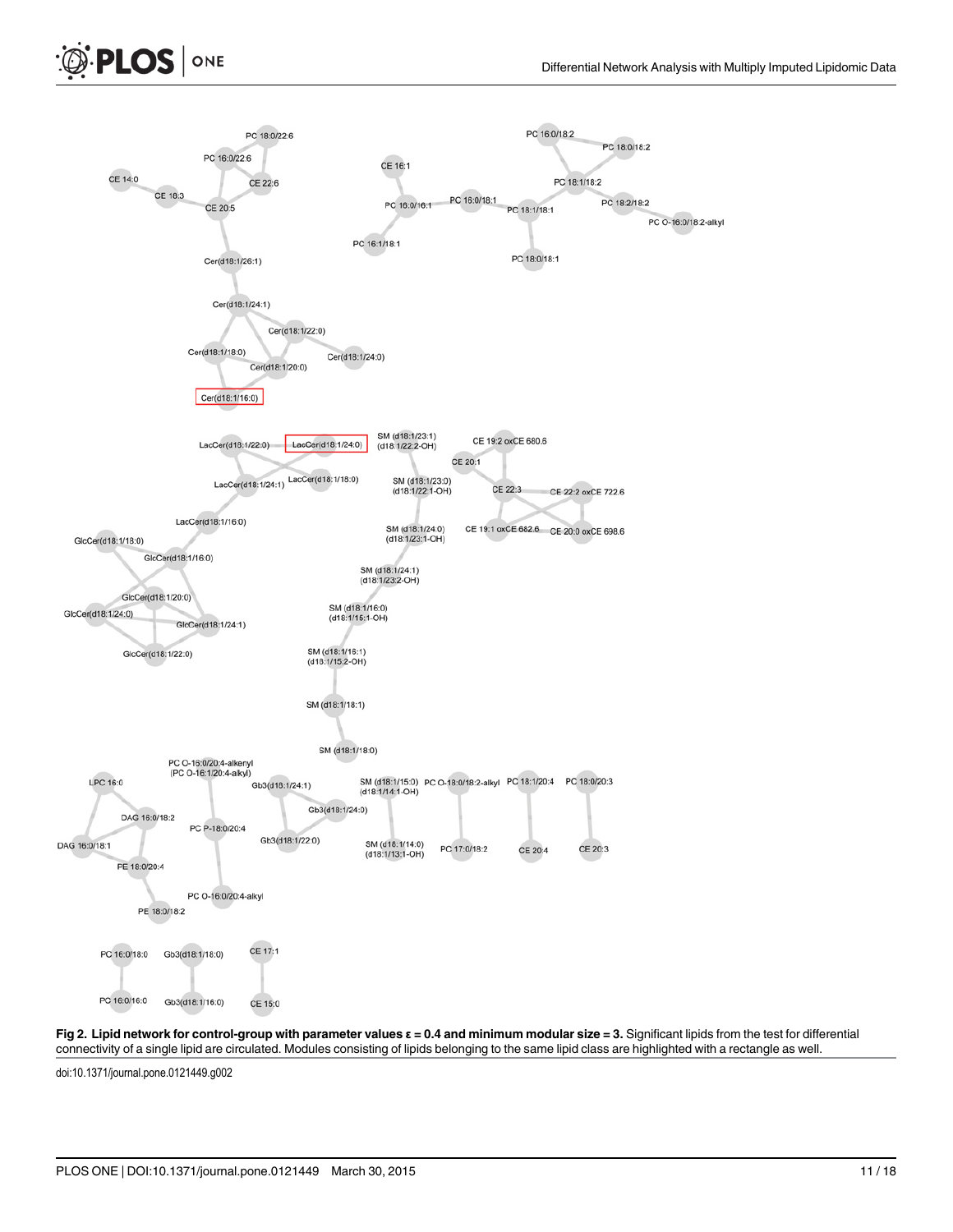<span id="page-12-0"></span>[Table 1. T](#page-9-0)est for differential modular structure in the case and control networks for MI LURIC data. For comparison, the same statistics and p-values are given for complete case (CC) data with subgroup of lipids from which 90% of the values were detected.

| $\varepsilon$ | ${\cal N}$ | p-value | $N_{\rm CC}$ | p-value |
|---------------|------------|---------|--------------|---------|
| 0.20          | 0.00       | 1.000   | 0.04         | 0.530   |
| 0.25          | 0.00       | 1.000   | 0.11         | 0.620   |
| 0.30          | 0.02       | 0.582   | 0.19         | 0.722   |
| 0.35          | 0.38       | 0.510   | 0.37         | 0.580   |
| 0.40          | 0.77       | 0.236   | 0.81         | 0.202   |
| 0.45          | 0.72       | 0.298   | 0.91         | 0.164   |
| 0.50          | 0.62       | 0.522   | 0.95         | 0.122   |
| 0.55          | 0.81       | 0.236   | 0.92         | 0.370   |
| 0.60          | 0.88       | 0.318   | 0.93         | 0.312   |
| 0.65          | 1.00       | 0.000   | 0.97         | 0.158   |
| 0.70          | 0.00       | 1.000   | 0.93         | 0.312   |
| 0.75          | 0.00       | 1.000   | 0.97         | 0.158   |
| 0.80          | 0.00       | 1.000   | 0.93         | 0.312   |

doi:10.1371/journal.pone.0121449.t001

[Table 2. T](#page-9-0)he 10 most differentially connected lipids for MI LURIC data based on the test for differential connectivity of individual lipids between case and control groups.

| Lipid                           | Abbreviation    | d     | p-value |
|---------------------------------|-----------------|-------|---------|
| Cer(d18:1/16:0)                 | L <sub>20</sub> | 0.078 | 0.014   |
| LacCer(d18:1/24:0)              | L44             | 0.075 | 0.038   |
| Cer(d18:1/26:1)                 | L26             | 0.098 | 0.052   |
| Cer(d18:1/24:1)                 | L25             | 0.072 | 0.074   |
| Cer(d18:1/20:0)                 | L22             | 0.072 | 0.088   |
| DAG 16:0/18:2                   | L28             | 0.090 | 0.090   |
| Cer(d18:1/22:0)                 | L23             | 0.070 | 0.092   |
| GlcCer(d18:1/20:0)              | L36             | 0.074 | 0.096   |
| SM (d18:1/16:1) (d18:1/15:2-OH) | L79             | 0.070 | 0.100   |
| Cer(d18:1/18:0)                 | L21             | 0.068 | 0.108   |

doi:10.1371/journal.pone.0121449.t002

are isolated in the control network into one larger module in the case network. The hub lipids are circled in [Fig. 1](#page-10-0) and [2](#page-11-0).

For comparative purposes of the benefits of MI, it is impossible to do a proper complete case analysis as there are no patients with fully observed lipid profiles. Instead, we selected a subgroup of lipids that were observed at least from 90% of the patients and then selected the complete cases with these lipids fully observed. This resulted in 52 lipids and an effective sample size of 310. Based on the test of differential network structures with minimum module size  $m = 3$  and connectivity threshold  $\varepsilon = 0.4$ , case and control groups did not differ significantly on 0.05 level ( $p = 0.202$ ). The result is very similar to the one obtained by the MI approach. For any other moderate choice of  $\varepsilon$ , the differences in modular structures remain non-significant. The results indicate similar test results as in the MI approach as shown in Table 1. However, complete case analysis (not shown) was unable to identify clear modules among case and control networks as lipids seemed to form one large module despite increasing the threshold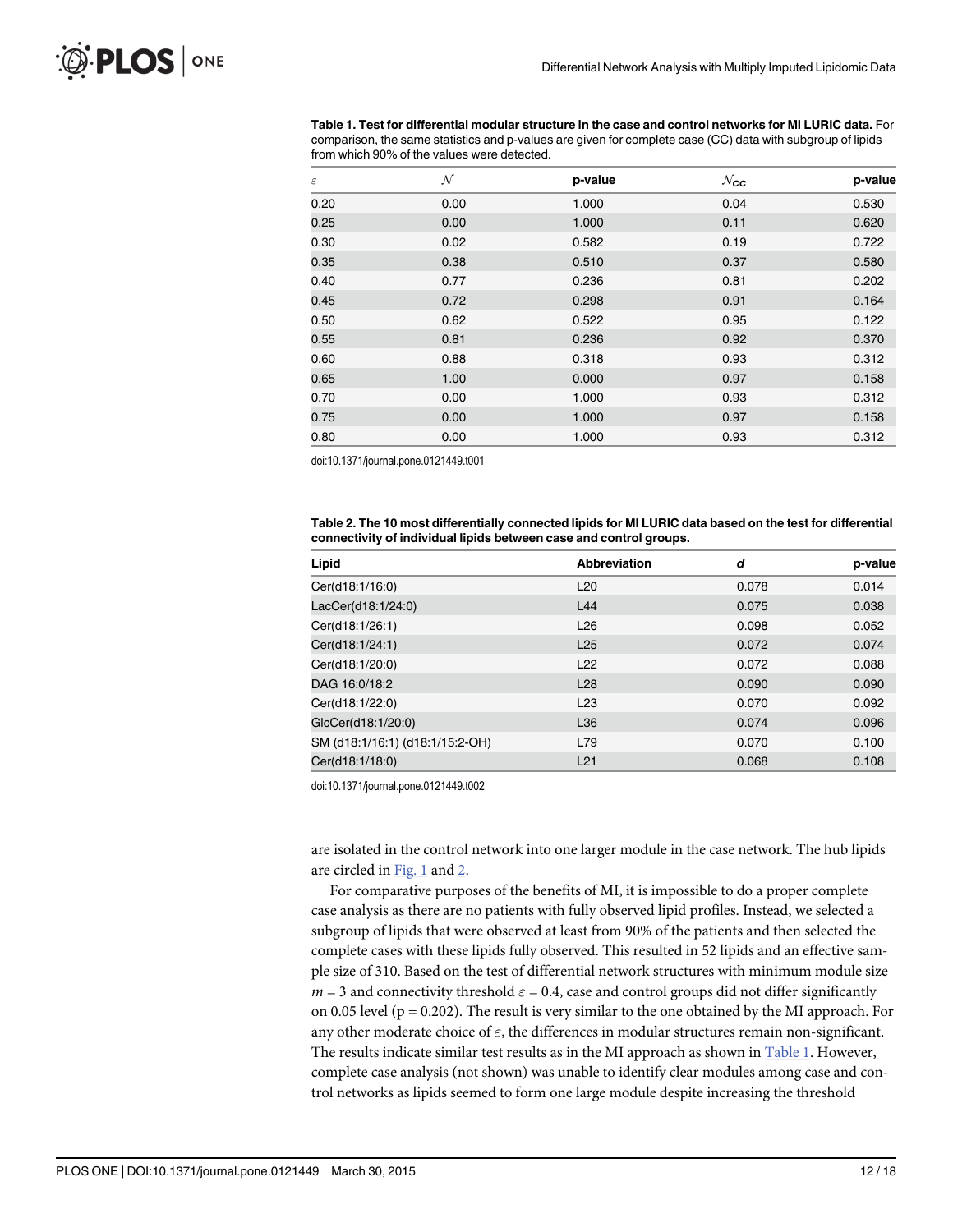<span id="page-13-0"></span>parameter  $\varepsilon$ . It is noteworthy, that we started with a fewer number of lipids for the complete case analysis compared to the number of lipids after imputation in the MI data. Also, the effective sample size is smaller and thus relationships between lipids are weaker. For example, in the complete case analysis, after choosing  $\varepsilon = 0.4$ , the case network consists of two modules including 35 lipids and control network of 37 lipids in one module. Thus, larger number of the lipids are one of the advantages of the MI approach. Threshold parameter  $\varepsilon = 0.5$  resulted in the lowest p-value in the complete case analysis, but even then both networks consist of single modules with 26 lipids in the case network and 24 lipids in the control network.

In the complete case analysis, testing for the differential connectivity of a single lipid resulted in two lipids that were differentially connected between case and control groups, Gb3  $(d18:1/24:0)$  (L32) and LPC 16:0 (L40). LPC 16:0 (L40) did not come up in the previous analysis and it includes only two missing values in the original data set. LPC 16:0 (L40) is dropped out in the case group network, but in the control network it is connected to seven other lipids. However, all these connections are weak and the lipid is dropped out of the network, even when choosing a low value for threshold parameter  $\varepsilon$ . In the control group network, Gb3 (d18:1/24:0) (L32) is connected only to one lipid and in the case group network to eight other lipids. Most of the other differentially connected top lipids in this analysis belonged to the ceramide or glucosylceramide classes. It is noteworthy, that most of the lipids that include leftcensored values are left out of the analysis and thus the results may be biased.

The marginal analysis, using one lipid at a time individually and not in a network, for the MI data gave us 16 lipids that have significantly different mean concentrations between cases and controls. These lipids are listed in Tables 3 and [4.](#page-14-0) Marginal analysis found the two same risk related lipids, Cer(d18:1/16:0) (L20) and Cer(d18:1/24:1) (L25), that had differential connections in the case and control networks. LacCer(d18:1/24:0) (L44) is significantly differentially connected between case and control networks. Also Cer(d18:1/24:0) (L24) shares a similar structure with several other ceramides that came up in the networks. As a summary,

| Lipid                           | <b>Abbreviation</b> | $\hat{\pmb{\beta}}$ | var $(\boldsymbol{\beta})$ | F      | p-value |
|---------------------------------|---------------------|---------------------|----------------------------|--------|---------|
| PC 16:0/18:2                    | L <sub>50</sub>     | $-0.002$            | 0.027                      | 0.0002 | 0.011   |
| SM (d18:1/18:0)                 | L81                 | 0.006               | 0.043                      | 0.0009 | 0.024   |
| PC O-18:0/20:4-alkyl            | L70                 | $-0.007$            | 0.055                      | 0.0009 | 0.024   |
| PE 18:0/20:4                    | L74                 | $-0.010$            | 0.061                      | 0.0016 | 0.032   |
| GlcCer(d18:1/18:0)              | L35                 | $-0.008$            | 0.036                      | 0.0018 | 0.034   |
| DAG 16:0/18:1                   | L27                 | $-0.012$            | 0.059                      | 0.0024 | 0.039   |
| SM (d18:1/18:1)                 | L82                 | $-0.010$            | 0.043                      | 0.0025 | 0.040   |
| Gb3(d18:1/22:0)                 | L31                 | $-0.012$            | 0.046                      | 0.0029 | 0.043   |
| PC 18:0/18:1                    | L <sub>55</sub>     | $-0.011$            | 0.041                      | 0.0029 | 0.043   |
| CE 19:2 oxCE 680.6              | L11                 | $-0.018$            | 0.106                      | 0.0031 | 0.044   |
| SM (d18:1/14:0) (d18:1/13:1-OH) | L76                 | $-0.011$            | 0.035                      | 0.0034 | 0.046   |
| PC 16:0/18:1                    | L49                 | 0.012               | 0.033                      | 0.0035 | 0.047   |
| LacCer(d18:1/22:0)              | L43                 | 0.013               | 0.042                      | 0.0037 | 0.049   |

Table 3. The 13 imputed lipids having significantly different mean concentrations between case and control groups by the marginal analysis implemented by using Rubin's rules.

doi:10.1371/journal.pone.0121449.t003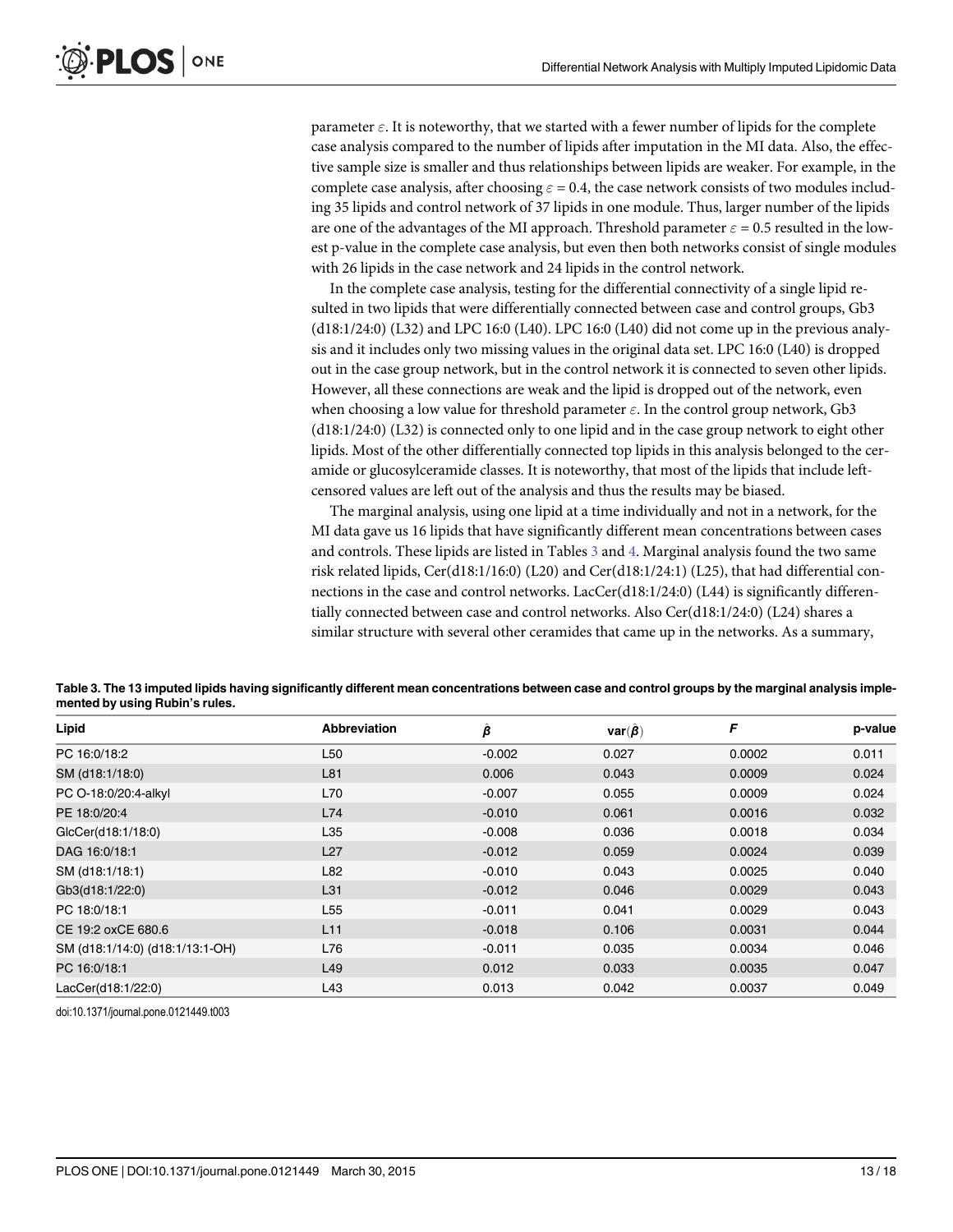<span id="page-14-0"></span>

| Lipid           | Abbreviation |          | $S.E.(\beta)$ |          | p-value |
|-----------------|--------------|----------|---------------|----------|---------|
| Cer(d18:1/16:0) | L20          | 0.110    | 0.032         | 3.469    | 0.0005  |
| Cer(d18:1/24:0) | L24          | $-0.112$ | 0.032         | $-3.484$ | 0.0005  |
| Cer(d18:1/24:1) | L25          | 0.061    | 0.031         | 1.982    | 0.0481  |

[Table 4. T](#page-13-0)he three fully observed lipids having significantly different mean concentrations between case and control groups by the marginal analysis.

doi:10.1371/journal.pone.0121449.t004

marginal analysis mostly identified the same or related differing lipids as the differential network analysis. However, it is interesting to observe that none of the PC or PE lipids, that were differentially expressed in the marginal analysis, turned out to be differentially expressed in the network analysis. Majority of the lipids in the network analysis are from the ceramide class. Ceramides are responsible for mediating cell-stress responses and the regulation of cell death and cell ageing. In this particular experiment the differential nature of ceramides is quite relevant.

## **Discussion**

Differential network analysis provides a formal statistical methodology to examine differences in lipidomic network structures under two biological conditions and to recognize the important distinguishing lipids. It responds to the acknowledged need for efficient analytical tools in the fields of lipidomics [\[39](#page-18-0)]. Compared to a lipid specific marginal analysis, a network analysis provides a tool to consider all the lipids simultaneously. Marginal analysis may identify the key lipids affected within a specific group of patients, but differential network analysis takes this information further by examining all the lipids simultaneously and investigating how they act together. It also allows us to visualize inter-lipid connections and find groups of lipids, so called modules, that are closely connected.

The major contribution of this paper is to provide a recipe to perform differential network analysis on multiple imputed lipidomic data. We showed that this approach coincides well with our complete case analysis among frequently detected lipids, but reduces the possibility of bias and adds network information on less frequently detected lipids. With the proposed multiple imputation scheme followed by the customized differential network analysis one can take full advantage of the data in the presence of missing values.

The present data indicated significant network associations between different lipid species within the same lipid classes, but perhaps more importantly, also between different lipid species originating from different lipid classes. These lipid species may contain a highly regulated fatty acid component, the property which is significantly affecting many lipid species across lipid classes. On the other hand, in circulation, the majority of the lipids are carried in different lipoproteins (e.g. HDL or LDL) and therefore the role of HDLs may explain for example the observed association between cholesteryl esters and phosphatidylcholines. Cer(d18:1/16:0) (L20) has an important role in connecting different SL species together. SLs are structurally very diverse, and ceramides are the backbone of all SL class  $[40-42]$  $[40-42]$  $[40-42]$ . The structural diversity of ceramides is based either on their long chain sphingoid base [[43](#page-18-0)] or fatty acid composition [\[44](#page-18-0)], leading to a large variety of ceramides distinguished by specific structural modifications [\[13](#page-16-0)].

The earlier lipidomics findings  $[7]$  indicate for the first time that alterations in SL metabolism leading to changes in the fatty acid chain length of ceramides are highly relevant to CV risk. Specific SLs and in particular ceramides with a distinct molecular structure, Cer18:1/16:0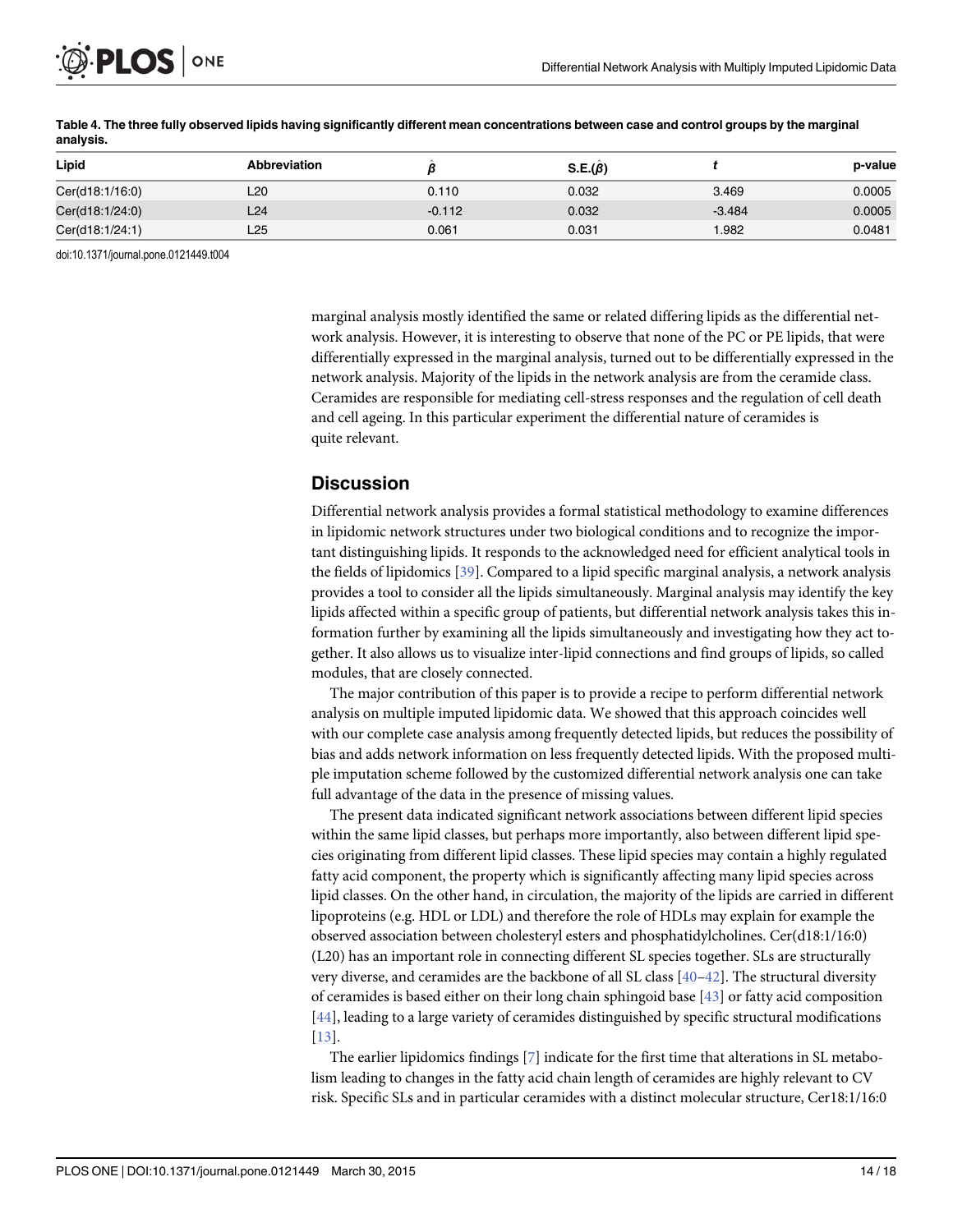<span id="page-15-0"></span>(L20) and Cer18:1/18:0 (L21), are associated with CV risk while for instance Cer18:1/24:0 (L24) appears to be protective. Remarkably, the Cer18:1/16:0 to Cer18:1/24:0 ratio seems a better predictor of clinical outcome than traditional risk factors such as LDL cholesterol [[7](#page-16-0)]. Importantly, in this study, tests for differentially connected individual lipids succeeded in identifying Cer18:1/16:0 as a key metabolite for increased CV outcome risk. This observation is consistent with earlier findings and demonstrates the usefulness of the differential network analysis with the complex lipidomic data. Regardless the field of research, the network analysis approach and the implementation routines designed for this case study may as well be extended to other types of molecular data, such as the microarray gene expression and protein expression data.

Given the high prevalence of CAD associated mortality, prevention of fatal and non-fatal myocardial infarctions in CAD patients is a clinical challenge. The average annual mortality rate is generally between 1–3% and the annual rate of non-fatal events is 1–2% among stable CAD patients. However, at individual patient level the outcome event risk may vary considerably and, therefore, risk estimation tools are needed for better care and treatment optimization. To this date serum total cholesterol and LDL cholesterol are considered to be the markers of arteriosclerosis and its clinical manifestations such as acute coronary events. However, it has been shown in previous studies that LDL cholesterol levels fail to recognize a substantial proportion of patients at high risk for coronary events  $[5, 7]$  $[5, 7]$  $[5, 7]$  $[5, 7]$ . Thus, there is a need for understanding the roles of many other lipid species in arteriosclerosis beyond LDL cholesterol and HDL cholesterol. Tarasov et al. [[7](#page-16-0)] performed a study on prospective clinical samples of CAD patients for evaluating the value of different molecular lipids separately to establish their causal relationship with CAD. However, the lipids act in consort. We are not aware of any study where all the lipids are considered together simultaneously in a network setup in order to identify the differences in two network structures. The current results in identifying Cer18:1/16:0 as a key metabolite for increased cardiovascular outcome risk may help us to develop improved risk assessment tools for physicians and help developing new drugs with better clinical outcome.

Differential network analysis is based on statistical tests such as differential connectivity of a lipid in the presence of other lipids in two networks. Finding precise calibration for multiple hypotheses correction in such tests becomes problematic with the network setup. All the existing multiple hypotheses correction procedures assume that the multiple tests are independent (or weak dependent) of each other. In the network setup that cannot be assumed. However, these tests perform well in simulation studies and real data analysis. Also the end result may depend on what association measure and threshold are being used to construct the network. Guided by simulation studies in Gill et al [\[23\]](#page-17-0) and Pihur et al [[22\]](#page-17-0), we have used PLS based scores in this work.

The computation demand of the permutation tests using PLS scores for overall difference between the two networks and differences between individual lipids is substantial due to repeating the multiple imputation step for each permuted data set. We conducted the analyses using a high-performance distributed-memory cluster. The computing time for each of the 500 imputation-permutation steps takes about twenty minutes, which makes parallel computing highly useful in this context. Without the parallel computing the computation time for one permutation test would be several days, where as the parallel computing decreases the total time to less than one hour.

As an alternative to the PLS model to find the association measures for the network construction one could use penalized sparse regression models such as adaptive elastic net [\[45\]](#page-18-0). Adaptive elastic net tends to select strongly correlating groups of predicting variables in the model together, or on the contrary, leave them all out. We have constructed a network with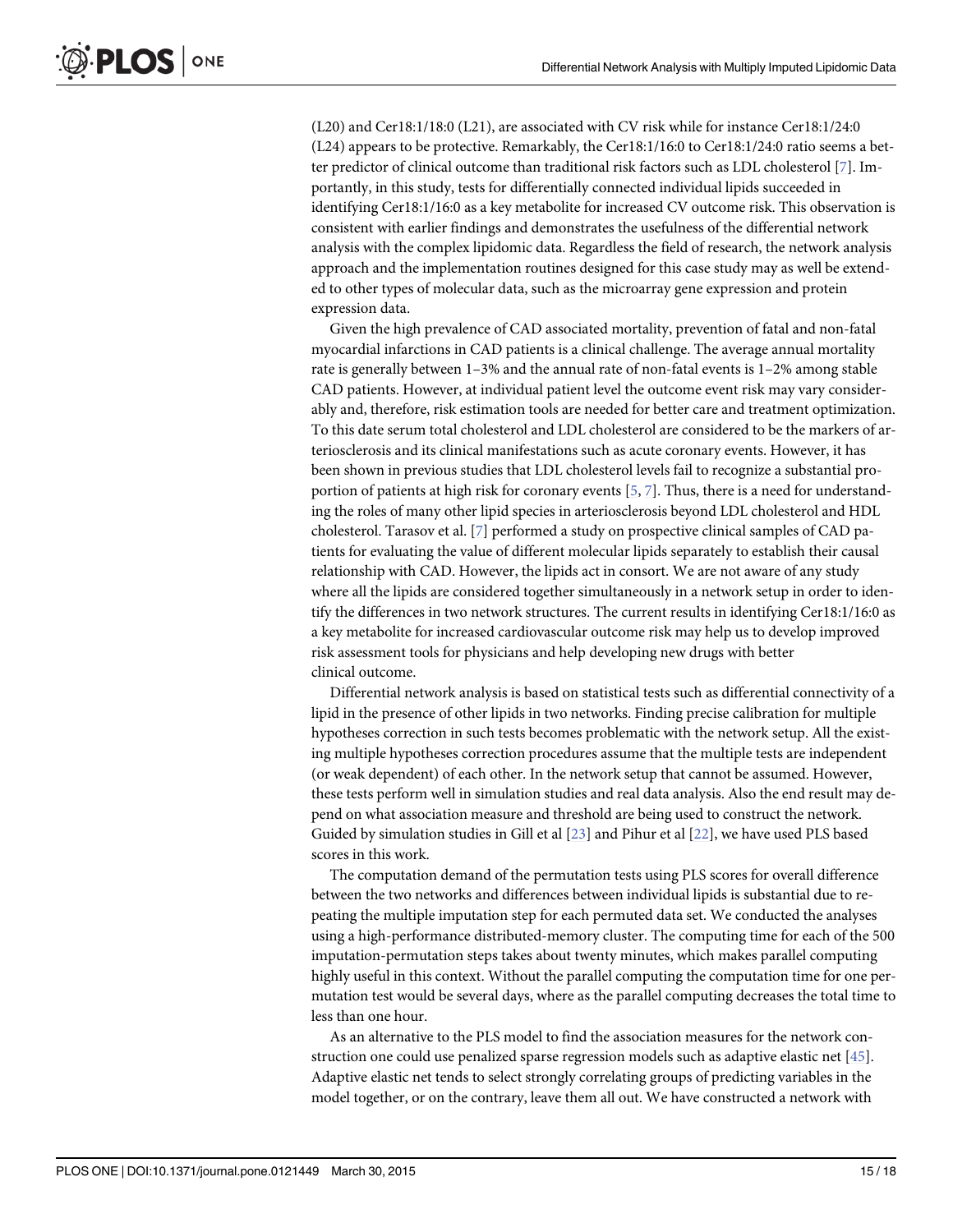<span id="page-16-0"></span>adaptive elastic net followed by a differential network analysis with a permutation test which provided similar result as the PLS based connectivity scores.

## Acknowledgments

This work was conducted in part using the Cardinal Research Cluster (University of Louisville, Kentucky, USA). Assistance with the *dna*-package provided by Dr. Ryan Gill is greatly appreciated.

## Author Contributions

Conceived and designed the experiments: JN SD RL. Performed the experiments: MK RL. Analyzed the data: MK. Contributed reagents/materials/analysis tools: RL WM SD. Wrote the paper: MK SD JN RL WM.

## References

- [1.](#page-2-0) Mouritsen OG. Life as a matter of fat. The emerging science of lipidomics. Heidelberg Germany: Springer-Verlag; 2005.
- [2.](#page-2-0) Wenk MR. The emerging field of lipidomics. Nature Reviews, Drug Discovery. 2005; 4:594–610. doi: [10.1038/nrd1776](http://dx.doi.org/10.1038/nrd1776) PMID: [16052242](http://www.ncbi.nlm.nih.gov/pubmed/16052242)
- [3.](#page-2-0) Sud M, Fahy E, Cotter D, Brown A, Dennis EA, Glass CK, et al. LMSD: LIPID MAPS Structure Database. Nucleic Acids Research. 2007; 35:D527–D532. doi: [10.1093/nar/gkl838](http://dx.doi.org/10.1093/nar/gkl838) PMID: [17098933](http://www.ncbi.nlm.nih.gov/pubmed/17098933)
- [4.](#page-2-0) WHO. World health statistics 2009. WHO Press, Geneva; 2009.
- [5.](#page-2-0) Sachdeva A, Cannon CP, Deedwania PC, LaBresh KA, Smith SCJ, Dai D, et al. Lipid levels in patients hospitalized with coronary artery disease: an analysis of 136,905 hospitalizations in Get With The Guidelines. American heart journal.2009; 157(1):111–117. doi: [10.1016/j.ahj.2008.08.010](http://dx.doi.org/10.1016/j.ahj.2008.08.010) PMID: [19081406](http://www.ncbi.nlm.nih.gov/pubmed/19081406)
- [6.](#page-2-0) Winkelmann B, Mäarz W, Boehm BO, Zotz R, Hager J, Hellstern P, et al. Rationale and design of the LURIC study - a resource for functional genomics, pharmacogenomics and long-term prognosis of cardiovascular disease. Pharmacogenomics. 2001; 2(1 Suppl 1: ):S1–73. doi: [10.1517/14622416.2.1.S1](http://dx.doi.org/10.1517/14622416.2.1.S1) PMID: [11258203](http://www.ncbi.nlm.nih.gov/pubmed/11258203)
- [7.](#page-2-0) Tarasov K, Ekroos K, Suoniemi M, Kauhanen D, Sylv anne T, Hurme R, et al. Molecular Lipids Identify Cardiovascular Risk and Are Efficiently Lowered by Simvastatin and PCSK9 Deficiency. Journal of Clinical Endocrinology and Metabolism. 2014; 99(1):E45–E52. doi: [10.1210/jc.2013-2559](http://dx.doi.org/10.1210/jc.2013-2559) PMID: [24243630](http://www.ncbi.nlm.nih.gov/pubmed/24243630)
- [8.](#page-2-0) Aldridge BB, Burke JM, Lauffenburger DA, Sorger PK. Physicochemical modelling of cell signalling pathways. Nature Cell Biology. 2006; 8(11):1195–1203. doi: [10.1038/ncb1497](http://dx.doi.org/10.1038/ncb1497) PMID: [17060902](http://www.ncbi.nlm.nih.gov/pubmed/17060902)
- [9.](#page-2-0) Merrill AH. Sphingolipid and Glycosphingolipid Metabolic Pathways in the Era of Sphingolipidomics. Chemical Reviews. 2011; 111(10):6387–6422. doi: [10.1021/cr2002917](http://dx.doi.org/10.1021/cr2002917) PMID: [21942574](http://www.ncbi.nlm.nih.gov/pubmed/21942574)
- [10.](#page-2-0) Alvarez-Vasquez F, Sims KJ, Hannun YA, Voit EO. Integration of kinetic information on yeast sphingolipid metabolism in dynamical pathway models. Journal of Theoretical Biology. 2004; 226(3):265–291. doi: [10.1016/j.jtbi.2003.08.010](http://dx.doi.org/10.1016/j.jtbi.2003.08.010) PMID: [14643642](http://www.ncbi.nlm.nih.gov/pubmed/14643642)
- 11. Alvarez-Vasquez F, Sims KJ, Cowart LA, Okamoto Y, Voit EO, Hannun YA. Simulation and validation of modelled sphingolipid metabolism in Saccharomyces cerevisiae. Nature. 2005; 433 (7024):425–30. doi: [10.1038/nature03232](http://dx.doi.org/10.1038/nature03232) PMID: [15674294](http://www.ncbi.nlm.nih.gov/pubmed/15674294)
- [12.](#page-2-0) Gupta S, Maurya MR, Jr AHM, Glass CK, Subramaniam S. Integration of lipidomics and transcriptomics data towards a systems biology model of sphingolipid metabolism. BMC Systems Biology. 2011; 5(26).
- [13.](#page-2-0) Hannun YA, Obeid LM. Many ceramides. Journal of Biological Chemistry.2011; 286:27855–27862. doi: [10.1074/jbc.R111.254359](http://dx.doi.org/10.1074/jbc.R111.254359) PMID: [21693702](http://www.ncbi.nlm.nih.gov/pubmed/21693702)
- [14.](#page-2-0) Turpin SM, Nicholls HT, Willmes DM, Mourier A, Brodesser S, Wunderlich CM, et al. Obesity-Induced CerS6-Dependent C16:0 Ceramide Production Promotes Weight Gain and Glucose Intolerance. Cell Metabolism. 2014; 20(4):678–686. doi: [10.1016/j.cmet.2014.08.002](http://dx.doi.org/10.1016/j.cmet.2014.08.002) PMID: [25295788](http://www.ncbi.nlm.nih.gov/pubmed/25295788)
- [15.](#page-2-0) Podbielska M, Krotkiewski H, Hogan EL. Signaling and regulatory functions of bioactive sphingolipids as therapeutic targets in multiple sclerosis. Neurochemical Research. 2012; 37(6):1154–1169. doi: [10.](http://dx.doi.org/10.1007/s11064-012-0728-y) [1007/s11064-012-0728-y](http://dx.doi.org/10.1007/s11064-012-0728-y) PMID: [22451227](http://www.ncbi.nlm.nih.gov/pubmed/22451227)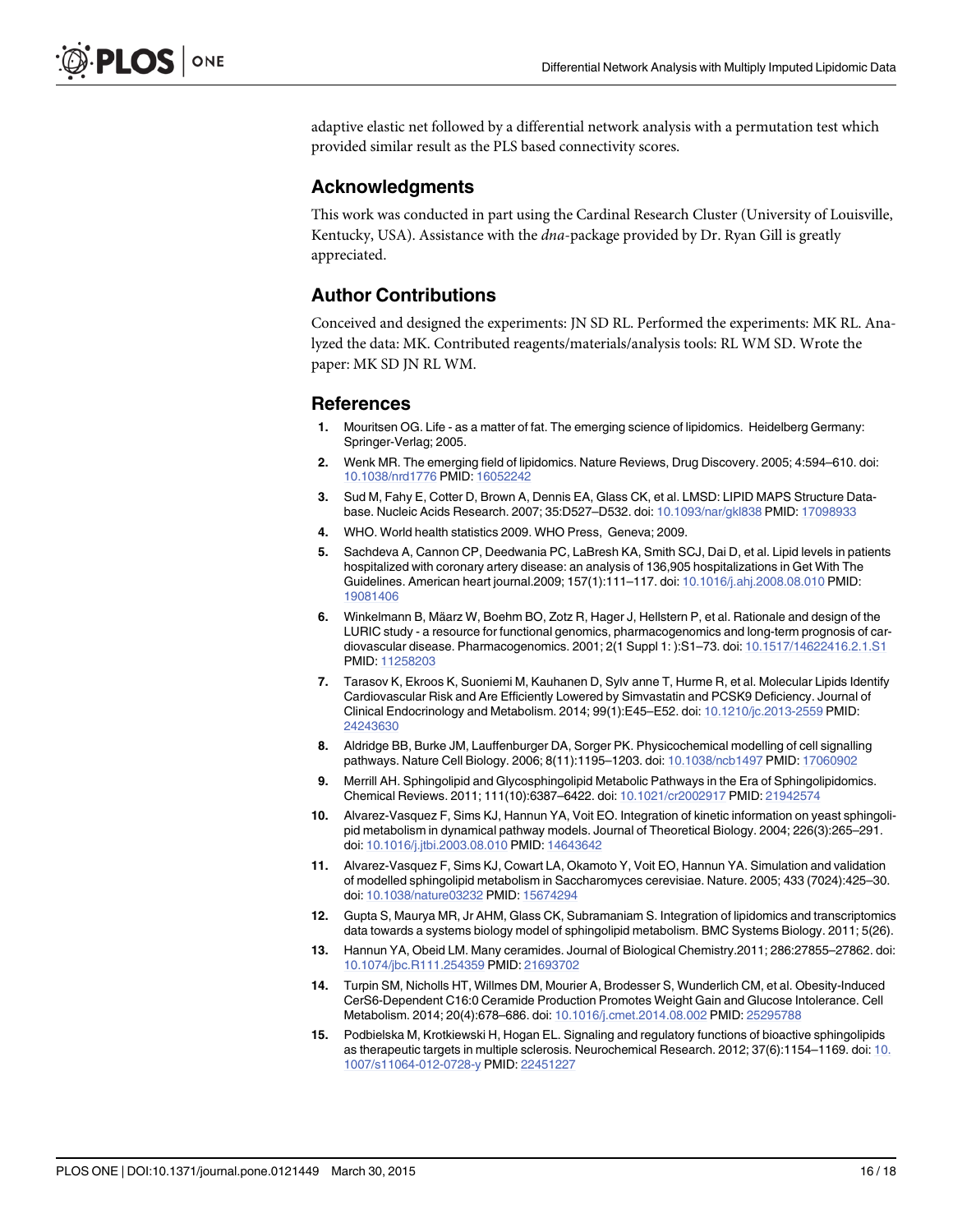- <span id="page-17-0"></span>[16.](#page-2-0) Gopalacharyulu PV, Lindfors E, Miettinen J, Bounsaythip CK, Oresic M. An Integrative Approach for Biological Data Mining and Visualization. International Journal of Data Mining and Bioinformatics. 2008; 2:54–77. doi: [10.1504/IJDMB.2008.016756](http://dx.doi.org/10.1504/IJDMB.2008.016756) PMID: [18399328](http://www.ncbi.nlm.nih.gov/pubmed/18399328)
- [17.](#page-2-0) Oresic M. Bioinformatics and computational approaches applicable to lipidomics. European Journal of Lipid Science and Technology. 2009; 111:99–106. doi: [10.1002/ejlt.200800144](http://dx.doi.org/10.1002/ejlt.200800144)
- [18.](#page-2-0) Steuer R, Kurths J, Fiehn O, Weckwerth W. Observing and interpreting correlations in metabolomic networks. Bioinformatics. 2003; 19:1019–1026. doi: [10.1093/bioinformatics/btg120](http://dx.doi.org/10.1093/bioinformatics/btg120) PMID: [12761066](http://www.ncbi.nlm.nih.gov/pubmed/12761066)
- [19.](#page-2-0) Steuer R. On the analysis and interpretation of correlations in metabolomic Data. Briefings in Bioinformatics. 2006; 7:151–158. doi: [10.1093/bib/bbl009](http://dx.doi.org/10.1093/bib/bbl009) PMID: [16772265](http://www.ncbi.nlm.nih.gov/pubmed/16772265)
- [20.](#page-3-0) Yetukuri L, Katajamaa M, Medina-Gomez G, Sepp anen-Laakso T, Vidal-Puig A, Oresic M. Bioinformatics strategies for lipidomics analysis: characterization of obesity related hepatic steatosis. BMC Systems Biology. 2007; 1(12). doi: [10.1186/1752-0509-1-12](http://dx.doi.org/10.1186/1752-0509-1-12) PMID: [17408502](http://www.ncbi.nlm.nih.gov/pubmed/17408502)
- [21.](#page-3-0) Datta S. Exploring relationships in gene expressions: a partial least squares approach. Gene Expression. 2001; 9(6):249–255. PMID: [11763996](http://www.ncbi.nlm.nih.gov/pubmed/11763996)
- [22.](#page-3-0) Pihur V, Datta S, Datta S. Reconstruction of genetic association networks from microarray data: a partial least squares approach. Bioinformatics. 2008; 24(4):561–568. doi: [10.1093/bioinformatics/btm640](http://dx.doi.org/10.1093/bioinformatics/btm640) PMID: [18204062](http://www.ncbi.nlm.nih.gov/pubmed/18204062)
- [23.](#page-3-0) Gill R, Datta S, Datta S. A statistical framework for differential network analysis from microarray data. BMC Bioinformatics. 2010; 11(95). doi: [10.1186/1471-2105-11-95](http://dx.doi.org/10.1186/1471-2105-11-95) PMID: [20170493](http://www.ncbi.nlm.nih.gov/pubmed/20170493)
- [24.](#page-5-0) Jornsten R, Wang HY, Welsh WJ, Ouyang M. DNA microarray data imputation and significance analysis of differential expression. Bioinformatics. 2005; 21(22):4155–4161. doi: [10.1093/bioinformatics/](http://dx.doi.org/10.1093/bioinformatics/bti638) [bti638](http://dx.doi.org/10.1093/bioinformatics/bti638) PMID: [16118262](http://www.ncbi.nlm.nih.gov/pubmed/16118262)
- 25. Stacklies W, Redestig H, Scholz M, Walther D, Selbig J. pcaMethods a bioconductor package providing PCA methods for incomplete data. Bioinformatics Applications note. 2007; 23(9):1164–1167. doi: [10.1093/bioinformatics/btm069](http://dx.doi.org/10.1093/bioinformatics/btm069)
- 26. Aittokallio T. Deadata with missing values in large-scale studies: microarray data imputation and be-yond. Briefings in Bioinformatics. 2009; 11(2):253-264. doi: [10.1093/bib/bbp059](http://dx.doi.org/10.1093/bib/bbp059) PMID: [19965979](http://www.ncbi.nlm.nih.gov/pubmed/19965979)
- 27. Lee M, Kong L, Weissfeld l. Multiple imputation for left-censored biomarker data based on Gibbs sampling method. Statistics in Medicine. 2012; 31(17):1838–1848. doi: [10.1002/sim.4503](http://dx.doi.org/10.1002/sim.4503) PMID: [22359320](http://www.ncbi.nlm.nih.gov/pubmed/22359320)
- [28.](#page-5-0) Bijlsma S, Bobeldijk I, Verheij ER, Ramaker R, Kochhar S, Macdonald IA, et al. Large-Scale Human Metabolomics Studies: A Strategy for Data (Pre-) Processing and Validation. Analytical Chemistry. 2006; 78(2):567–574. doi: [10.1021/ac051495j](http://dx.doi.org/10.1021/ac051495j) PMID: [16408941](http://www.ncbi.nlm.nih.gov/pubmed/16408941)
- [29.](#page-5-0) Rubin DB. Multiple Imputation for Nonresponse in Surveys. New York USA: John Wiley and Sons; 2004.
- [30.](#page-5-0) Raghunathan TE, Lepkowksi JM, Hoewyk JV, Solenbeger P. A multivariate technique for multiply imputing missing values using a sequence of regression models. Survey Methodology. 2001; 27:85–95.
- [31.](#page-5-0) VanBuuren S. Multiple imputation of discrete and continuous data by fully conditional specification. Statistical Methods in Medical Research. 2007; 16:219–242. doi: [10.1177/0962280206074463](http://dx.doi.org/10.1177/0962280206074463)
- [32.](#page-6-0) Azur MJ, Stuart EA, Frangakis C, Leaf PJ. Multiple imputation by chained equations: what is it and how does it work? International journal of methods in psychiatric research. 2011; 20(1):40-49. doi: [10.1002/](http://dx.doi.org/10.1002/mpr.329) [mpr.329](http://dx.doi.org/10.1002/mpr.329) PMID: [21499542](http://www.ncbi.nlm.nih.gov/pubmed/21499542)
- [33.](#page-6-0) VanBuuren S, Groothuis-Oudshoorn K. mice: Multivariate Imputation by Chained Equations in R. Journal of Statistical Software. 2011; 45(3):1–67.
- [34.](#page-6-0) Rubin DB. Multiple imputation after 18+ years (with discussion). Journal of the American Statistical Association. 1996; 91:473–489. doi: [10.1080/01621459.1996.10476908](http://dx.doi.org/10.1080/01621459.1996.10476908)
- [35.](#page-6-0) Meng XL. Multiple-imputation inferences with uncongenial sources of input (with discussion). Statistical Science. 1994; 10:538 – 573.
- [36.](#page-6-0) Wood AM, White IR, Royston P. How should variable selection be performed with multiply imputed data? Statistics in Medicine. 2008; 27:3227–3246. doi: [10.1002/sim.3177](http://dx.doi.org/10.1002/sim.3177) PMID: [18203127](http://www.ncbi.nlm.nih.gov/pubmed/18203127)
- [37.](#page-9-0) Marshall A, Altman DG, Holder RL, Royston P. Combining estimates of interest in prognostic modelling studies after multiple imputation: current practice and guidelines. BMC Medical Research Methodology. 2009; 9(57). doi: [10.1186/1471-2288-9-57](http://dx.doi.org/10.1186/1471-2288-9-57) PMID: [19638200](http://www.ncbi.nlm.nih.gov/pubmed/19638200)